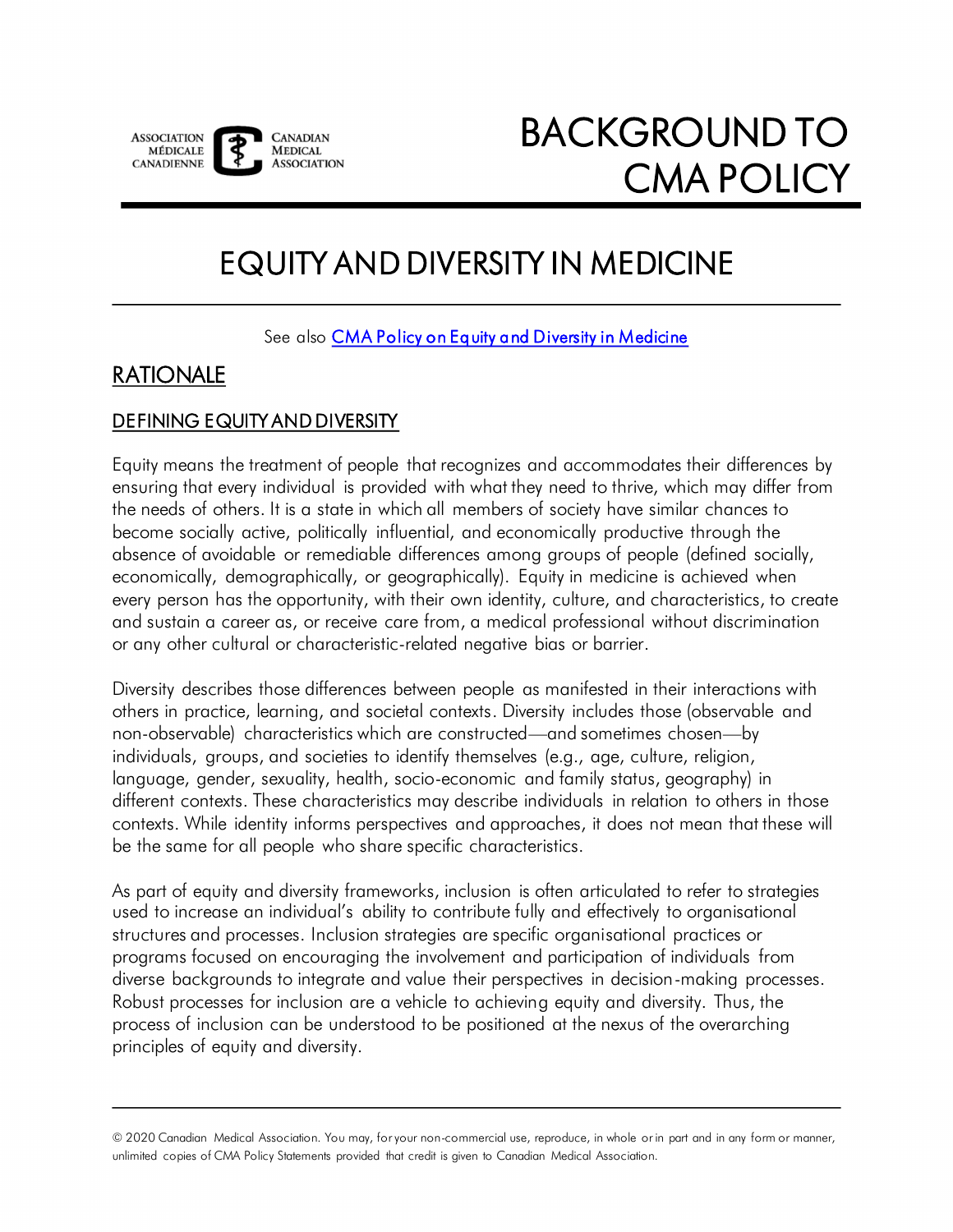# **CONTEXT**

 Equity and diversity in medicine is an important, ongoing discussion for medical professionals and patients. The medical profession represents both opportunities and challenges for anyone seeking to become part of it. However, the opportunities available do not currently depend solely on individual merit but on many elements of identity and other personal characteristics, culture, and previous circumstance, sometimes through generations. The primary role of the medical professional, caring for patients and society, is also impacted by these complex, intersecting aspects. As the Canadian population becomes more diverse<sup>1</sup>, the medical profession should accommodate this diversity. It can do so by becoming more diverse itself through increasing opportunities for all groups to enter the profession and realize their full potential within it. Benefits to direct patient care, physician health and wellness, and to the functioning fabric of the profession can flow from achieving diversity and equity. $2,3,4$  $2,3,4$  $2,3,4$ 

 Equity is achieved when any given person has the resources and acceptance they need to have a similar chance as others to be a medical professional. This is the distinction between treating people equally and treating them as equals.<sup>5</sup> There are currently many areas of inequity to address, both in society and within the medical profession.

 The available data indicate that the steps needed to address these challenges should be focused in both training and practice environments. This background document will explore key areas of training and practice that hinder equity and diversity in medicine and some of the progress being made to bolster it.

# ACHIEVING EQUITY AND DIVERSITY WITHIN THE PROFESSION

#### *Education (recruitment, retention, and training)*

 The many aspects of physician education, through the trajectory of initial recruitment, training, specialty selection, placement, and retention, are all areas where inequitable treatment has been identified for individuals and communities. Individuals who identify with more than one determinant of diversity or inequity often face compounded challenges.  $6,7$  $6,7$ 

 Several programs outside of Canada have attempted to address the problem of broader recruitment into the profession by strengthening the pipeline that leads to medical school applications—a strategy that shows promise but with some mixed results. A retrospective study of a long-standing Medical Education Development (MED) program at the University of North Carolina indicated that the intensive program resulted in high rates of medical school acceptance and eventual completion of a medical degree.<sup>[8](#page-13-7)</sup> Another study following minority students within the Undergraduate Science Students Together Reaching Instructional Diversity and Excellence (USSTRIDE) program found that despite similar grade-point averages and lower MCAT scores to non-USSTRIDE students, their acceptance rate into medical school was far greater.<sup>9</sup> Limited evidence also suggests that an admissions framework that promotes holistic review of applicants using processes and standards that take into account medical school candidates' experience and attributes in a more comprehensive way alongside more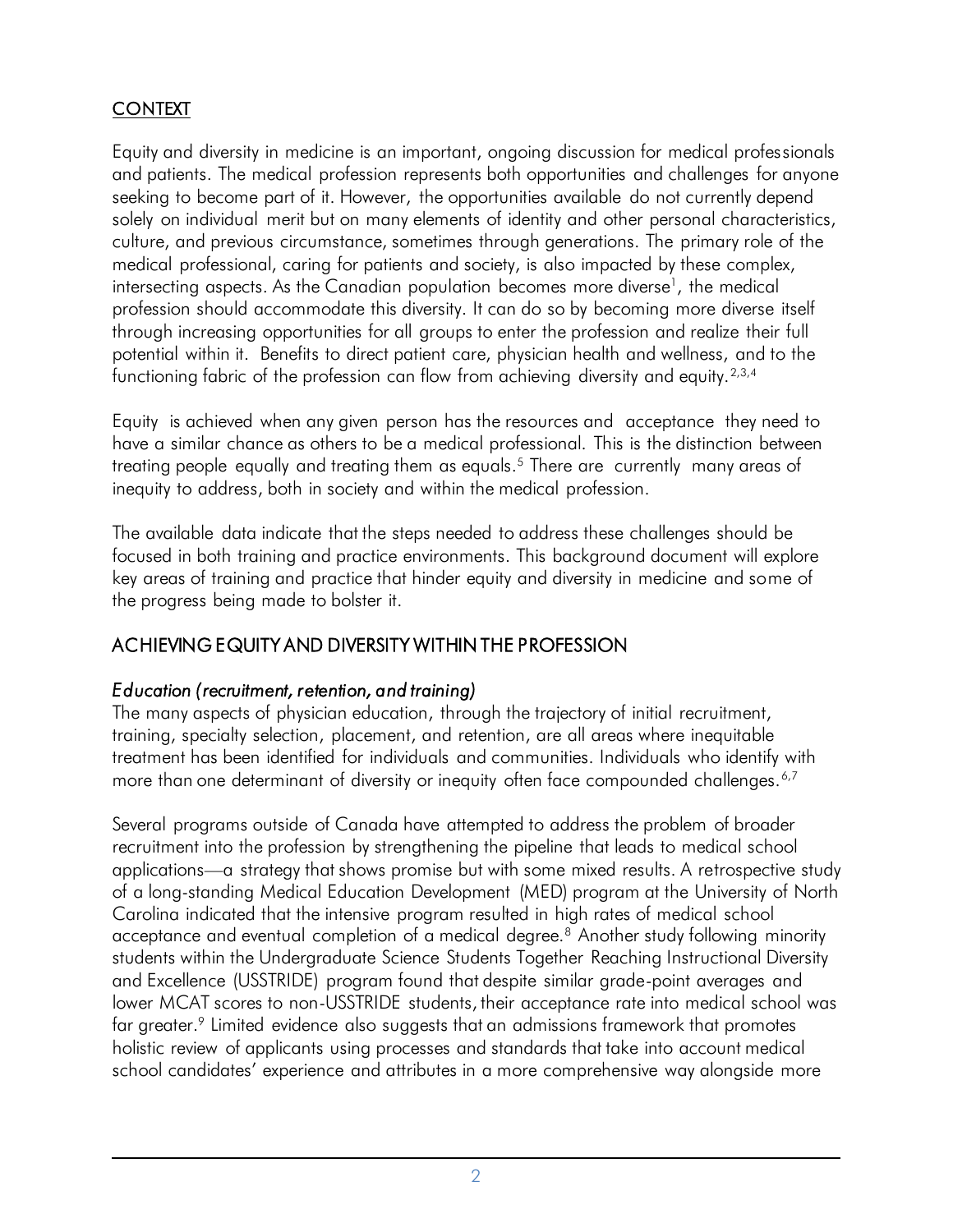<span id="page-2-0"></span>traditional metrics results in a more diverse pool with greater inclusiveness of underrepresented groups.<sup>10</sup>

 A challenge identified in the pipeline approach is the need for an appropriate level of flexibility so that promising students are not restricted access or caused to leave prematurely.  $^{\text{11}}$  fact, studies of geographical disparities in health have made clear that the background and life experience of a medical graduate is very pertinent in predicting whether they will pursue their career in underserved areas. $^{\text{13}}$  This flexibility may extend to the kind of program being offered. For example, a study of medical school applications of underrepresented minority students and students from disadvantaged backgrounds found that these applicants were more likely to choose an MD- master's program in health equity, rather than the stand-alone MD program. This indicates that this type of offering may increase both the number of diverse applicants and, eventually, lead to greater numbers of physicians working with currently underserved communities.<sup>12</sup> In traditional metrics results in a more diverse pool with greater inclusiveness of<br>Architeprosented groups.<sup>10</sup><br>Architeprosented groups in the pipeline approach is the need for an appropriate<br>Hashilly so that promising suder

 For those who make it into residency, attrition in some speciality areas is higher than in others. In the US emergency medical field for example, attrition was found to be statistically higher for both women and Hispanic/Latino residents than for other trainee groups.<sup>14</sup> A study based on related data found that the rate of Black persons entering plastic surgery decreased despite an increase in both Black medical school graduates and applicants to plastic surgery residency.<sup>15</sup> The authors of both studies raise the question of whether these groups face barriers to their inclusion beyond the reach of their studies. Few studies are informative of the situation in Canada. However, the trends in comparator countries indicate that there is a need to collect this data in order to determine where and how our system is failing in this area.

 Despite the increasing representation of women in medicine—nearly half of all physicians in Canada are women, currently<sup>[16](#page-13-15)</sup>—evidence shows that women face particular culture-based barriers to pursuing certain specialties in medicine. This is indicated most plainly where their numbers are not keeping pace with the overall trends. For example, this may be most clear in surgical specialties where surgical training can be seen as incompatible with pregnancy and childrearing.<sup>17</sup> Across the profession, women are often encouraged to follow career paths that allow for what is viewed as 'better' work-life integration for women, a situation that number of times I've heard the phrase 'It's a good career choice for women.'"[18](#page-13-15)  for w<br>plifies<br>per of exemplifies gender inequity. As a woman medical student reflected: "I can't even tell you the

effective care; nor was an awareness of one's own cultural biases.<sup>19</sup> This blind spot about one's own biases and the role of cultural awareness in care provision was highlighted in another important study that revealed that while health care professionals believed they had the practical ability and applicable cultural knowledge to treat minority patients, many in fact lacked specific training and failed to identify larger systemic issues such as a recognition of racism, power imbalances, entrenched majority culture biases, and the need for awareness of one's own prejudices[.20](#page-13-15) This finding is echoed by Indigenous peoples in Canada when seeking care,<sup>21</sup> making clear the need for cultural safety and competency training to address Finally, with respect to training, one study of medical students revealed the majority did not believe that an understanding of a patient's culture and related issues was needed to provide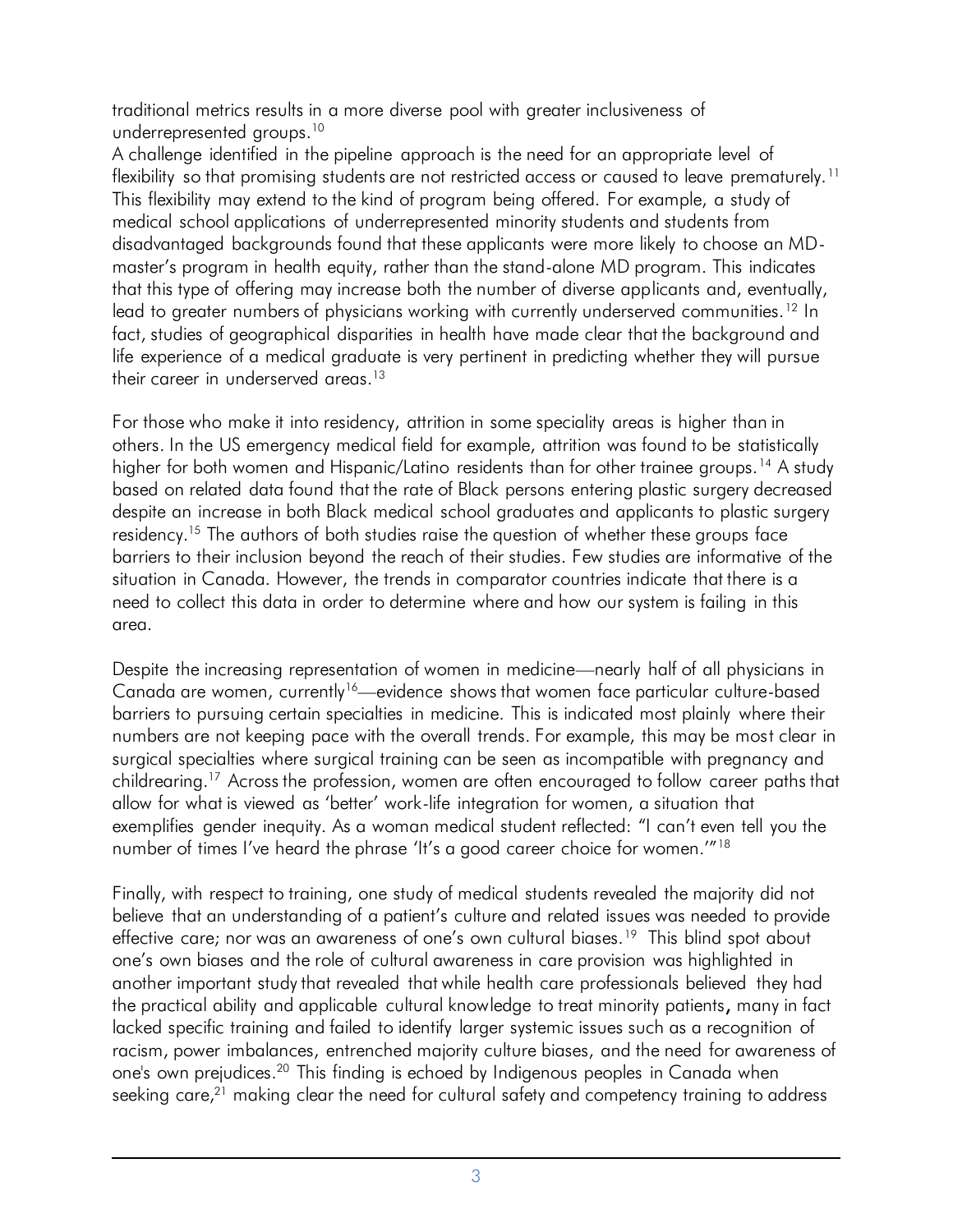physical or mental disabilities face in participating in health care research.<sup>24</sup> That and others, have shown that experiential programs may be much more effective than knowledge-based courses in equipping physicians for cultural awareness and safety.<sup>25,26</sup> Further, a study of nurses' use of race and genomic information found that those with higher educational degrees performed more similarly to those with minority backgrounds, suggesting that the training received during this additional education may be responsible for both the increase in use of information related to race, including genetic ancestry, in the clinical care these barriers.<sup>22,23</sup> There is also an ongoing effort to better understand the barriers people these barriers.<sup>22,23</sup> There is also an ongoing effort to better understand the barriers people<br>with physical or mental disabilities face in participating in health care research.<sup>24</sup> That stude<br>and others, have shown that with physical or mental disabilities face in participating in health care research. $^{24}$  That study, they provided.<sup>27</sup>

# *Civility*

 The experience of peer-to-peer communication by physicians who self-identify as having a determinant of diversity has too often been shown to be poor. One study of internationally educated physicians practicing in Canada revealed that they most often reported discrimination as being attributed to colleague physicians.<sup>28</sup> Further, an analysis of the literature on bullying, undermining behaviour, and harassment in the surgical specialties, found that these behaviours were prevalent.<sup>29</sup> The experience of discrimination, harassment, and demonstrations of disrespect by peers and senior physicians has also been found to be prevalent for women.<sup>30,31</sup> This manifestation of professional culture is found to be frequently still tolerated in training or practice. $32,33,34$  $32,33,34$  $32,33,34$  A 10-year interventionist study of a university-based health science faculty in California reveals how durable many of these behaviours are within the professional culture. Despite the success of measures introduced to increase the representation of marginalized groups within that faculty, there was no change, ten years later, in the reported rates of bullying, unwelcome sexually-oriented behaviours, or behaviours that could negatively impact patient care.<sup>35</sup>

# ACHIEVING EQUITY AND DIVERSITY WITHIN HEALTH SYSTEMS

# *Work Environment (bias, discrimination, harassment, and pay inequity)*

 While there are ongoing efforts to increase representation of marginalized groups within the medical profession, bias and discrimination at the individual and systemic levels continue to create barriers to the advancement, health, and livelihood of many individuals. A recent NHS study of health care organizations in the UK showed rising levels of discrimination against minorities and a failure to advance them into managerial positions.<sup>36</sup> Women physicians also face particular behaviours in response to their gender, including sexual assault and harassment, which 30% of women physicians and learners report experiencing in their workplace or learning environment; nearly half of this group reported that these incidents negatively affected their career advancement.<sup>34[,37](#page-14-12),[38](#page-14-13),39</sup> One study found that 51% of women and 31% of men reported experiencing discrimination in the workplace – as such, discrimination in the workplace, in general, cannot be considered uncommon for physicians.

 Pay inequity is another manifestation of cultural bias. Data from the UK National Health Service for 2017 indicated that while most differences were small, especially for younger groups of physicians,<sup>40</sup> the pay gap for under-represented minority physician consultants was approximately 5%.<sup>41</sup> For other allied health professions the data is much more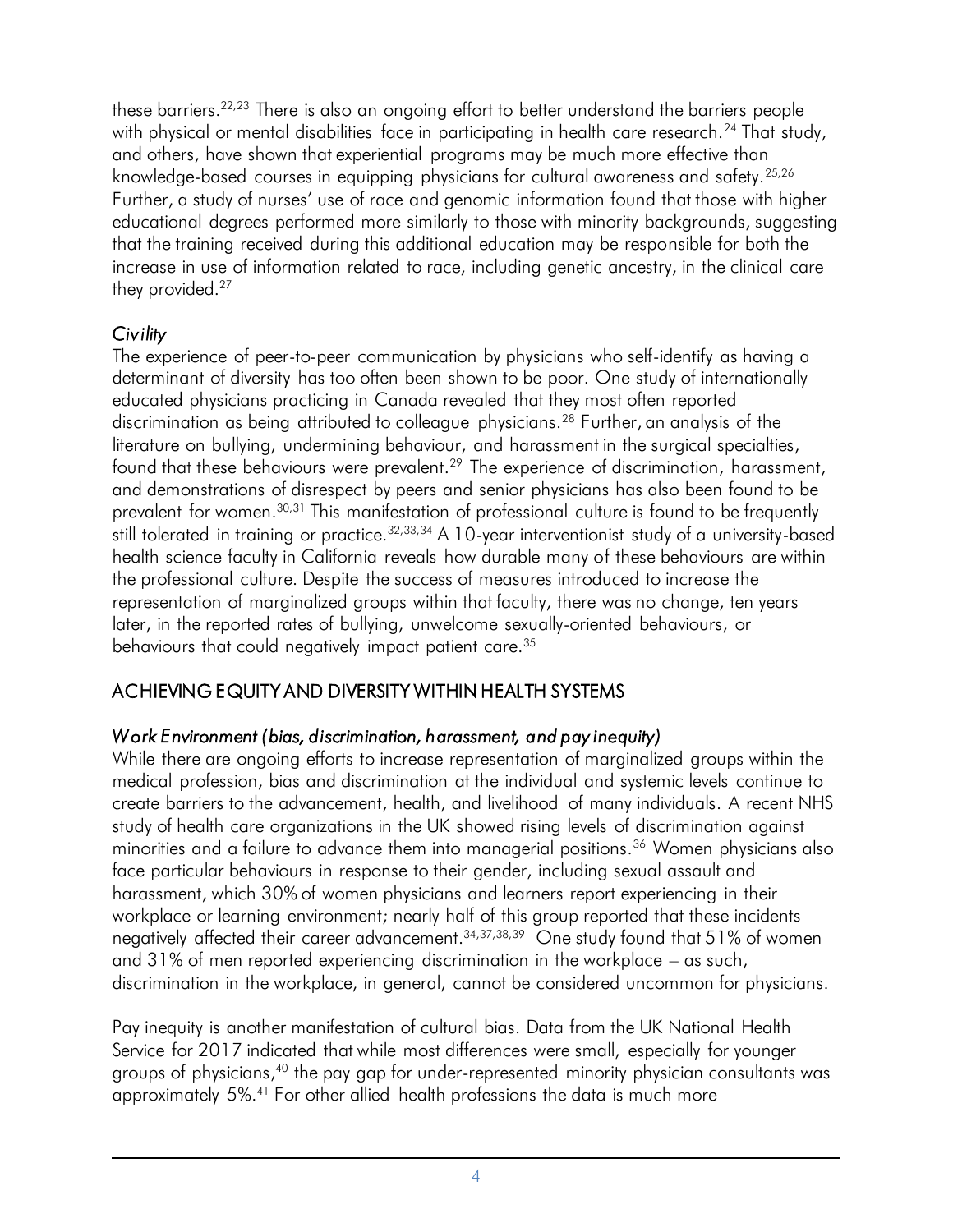straightforward, with ethnic/racial minority professionals consistently earning less than their Caucasian counterparts.<sup>40</sup> This is a complex issue which will require ongoing study. However, evidence of gender-based inequity acts as a more demonstrable example of this phenomenon. Women physicians, on average, earn less annually in primary care (16% gap) and specialties (37% gap) than their male colleagues.<sup>42,43</sup> Multiple studies have found that remuneration disparities remain even after controlling for factors such as region, years of practice, participation in clinical trials, number of publications, specialty, age, hours worked, and practice characteristics.<sup>44,45,46,47</sup> As noted in the 2019 CMA-FMWC Discussion Paper on gender inequity and diversity in the medical profession, Canada's system for remunerating physicians may disadvantage women physicians who are not financially rewarded under the current schedule of benefits for spending more time with patients than on procedural tasks typical of male-dominated specialties[.4849,50](#page-14-16)[,51](#page-15-0) 

### *Physician leadership (retention, advancement, and leadership opportunities)*

 As seen in the literature, the term physician leadership encompasses specific roles in clinical, administrative, or academic settings, as well as referring to informal demonstrations of role modelling, mentoring, and allyship. While context will determine the way in which the term is being used, the goal of physician leadership is always to improve the performance of individuals and organizations and ultimately, the quality and delivery of patient care. $52$  Organizations with high levels of physician engagement in leadership roles were identified in one study as resulting from existing leaders fostering and promoting relationships with colleagues, then setting and role modelling expectations.<sup>53</sup> However, stereotypes and role expectations about both men and women physicians continue to negatively impact hiring, retention, advancement,<sup>48,[54](#page-15-3),55</sup> and career trajectories.<sup>18,56</sup> Evidence strongly indicates that the lack of growth in one's career and negative perceptions of collegiality in the workplace contribute to career dissatisfaction<sup>57</sup> and poor physician health and wellness.<sup>55,58</sup>

negotiating for new jobs."<sup>[59](#page-15-8)</sup> For women physicians who are also mothers, their domestic responsibilities, which are often significant,<sup>43[,60,](#page-15-9)[61](#page-15-10)[,62](#page-15-11)[,63](#page-15-12)[,64](#page-15-13)</sup> are often unrecognized and makes them vulnerable to exclusion from administrative decision-making (termed the *maternal wall*).[65](#page-15-14) Having effective senior mentors has also been identified as part of a multipronged solution to increasing the number of women in medical leadership positions.<sup>66,67</sup> In the Canadian medical education system in 2018, women held 46%, 37%, and 22% of assistant, While it was previously noted that increasing the diversity of students in medical school is a critical first step in reducing stereotypes and changing hiring practices, creating the conditions for retention and advancement of physicians is more complex. A recent set of keys for success for under-represented minorities from the Research in Academic Pediatrics Initiative on Diversity (RAPID) U.S. National Advisory Committee illustrates some of the issues surrounding securing equity in medicine. RAPID keys to success, which can only be achieved with persistent, having mentors who are invested in you, dealing with families who do not want you to care for their child because of your race/ethnicity by seeking to understand the reasons and debriefing with colleagues, seeking non-traditional funding streams, balancing committee work with having enough time to advance one's research and career by using these opportunities to generate scholarly products, and asking for all needed resources when institutional support, include "having multiple mentors, writing prolifically, being tenaciously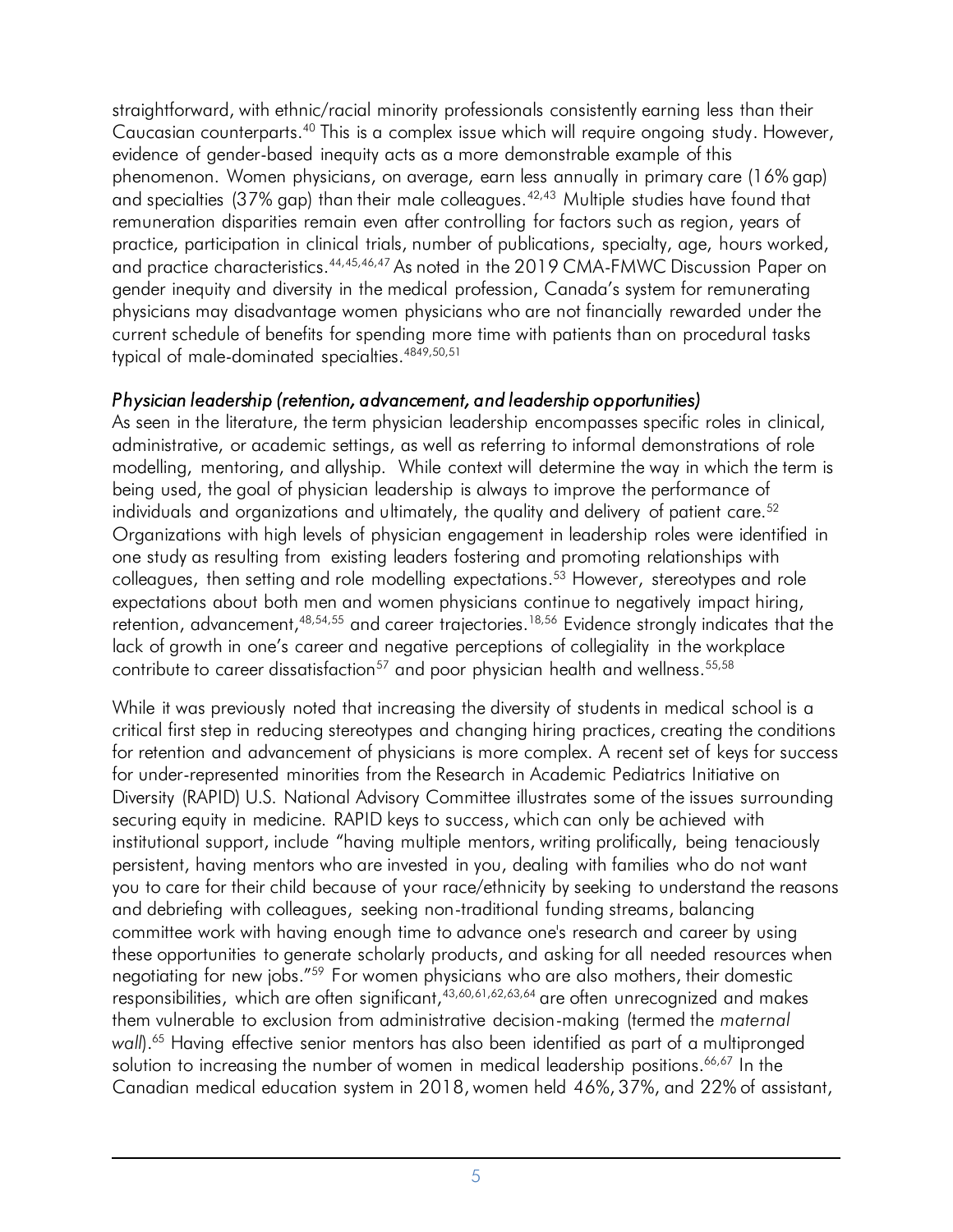associate, and full professorships, respectively.<sup>68</sup> Across these positions this represents an increase of approximately 3% in representation since 2010, the first year wherein this gendered data was collected. As indicated earlier, the impact of culturally-embedded bias and overt instances of harassment should also not be underestimated in discerning why there is less representation in these influential areas of women and other marginalized groups.

 The development and implementation of programs and resources to support the skills and opportunities of marginalized and/or under-represented groups once they have entered the profession requires great commitment on the part of organizations and institutions wishing to improve the diversity of their physician cohort and equity of their recruitment and retention strategies. Research indicates that those facing the largest inequities are the least likely to be able to take advantage of these new opportunities.

 For those physicians who wish to teach and practice in university health centres, one retrospective study looking at the association of research activities of medical trainees (in undergraduate, medical school, and residency) with eventual faculty appointment found that said research activities, along with authorship, academic achievement, and career intentions, were significant variables explaining the effect of race or ethnicity on faculty appointment.<sup>69</sup> Following on those findings, a longitudinal study out of the University of California San Diego Health Sciences Faculty between 2005 and 2015 provides some insight into effective methods for increasing faculty representation of marginalized groups.<sup>35</sup> Interventions included: changes in policy, such as family-oriented accommodations; new faculty development programs, including mandatory bias training; and the measurement of demographics and faculty-perceived climate. Using these methods, the percentage of women in faculty increased, the percentage of visible minority faculty increased, and some modest improvements in professional culture were noted including fewer derogatory comments, inappropriate jokes, and angry outbursts.

# ACHIEVING EQUITY AND DIVERSITY WITHIN OUR COMMUNITIES OF SERVICE

# *Workforce diversity*

 Available data suggests that the Canadian medical workforce does not reflect the diversity of the patients it serves. $16,39$  $16,39$  This is relevant because it has been argued, with evidentiary support, that physician's social and cultural competency is best developed by increasing the diversity of the physician workforce itself.<sup>4,39</sup> Those physicians who are members of under-represented communities are more likely to believe the profession is responsive to their needs when they are proportionally represented in it.<sup>70</sup>Increasing diversity in the medical profession appears to play a role in increasing access and positive experience for diverse patients, with important socioeconomic and cultural safety ramifications. A U.S.–centred study found, for example, that family physicians from a minority ethnic/racial background care for a disproportionately higher number of minority ethnic/racial patients (54%) as well as non-English patients (70%).<sup>4</sup> Another U.S. study investigating nurses' self-reported use of racial factors in clinical evaluation found that nurses from minority backgrounds were significantly more likely to use these factors than their Caucasian counterparts to provide insight into patient needs. $^{27}$  $^{27}$  $^{27}$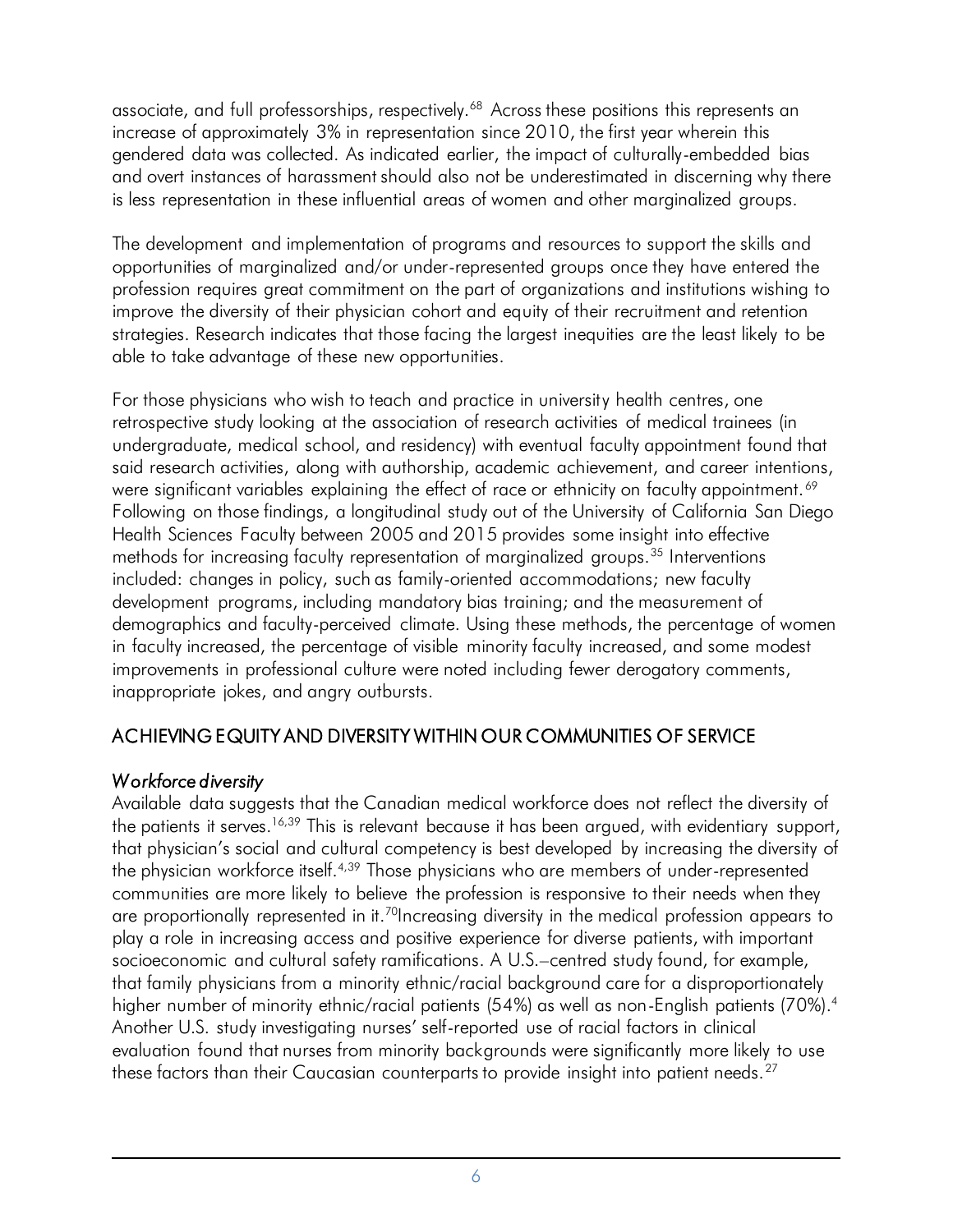### *Patient care*

 The NHS Institute for Innovation and Improvement in its 2013 publication, the Patient Experience Book, defined that patient experience as "what the process of receiving care feels Experience Book, defined that patient experience as "what the process of receiving c<br>like for the patient, their family and carers" noting that "it is a key element of quality, alongside providing clinical excellence and safer care." Don Berwick, in alignment with others in the US<sup>71,72,73,[74](#page-16-0)</sup> and in Canada<sup>75</sup> identifies the elements that create the desired patient experience as "transparency, individualization, recognition, respect, dignity and choice in all matters, without exception, related to one's person, circumstances, and relationships in health ן<br>e<br>e care."

 User surveys exploring the patient experience and its correlative, person-centered care, report that the coordination and continuity of care, and ease of access to needed health resources is high on patients' wish list in these areas.[76](#page-16-2)Marginalized ethnic groups' feedback that navigating health care systems requires hyper-vigilance to receive high quality care<sup>77</sup> helps illustrate the current perception and experience of these groups when interacting with health care providers and institutions. In one study, two-thirds of physicians and medical students acknowledged that experiencing bias affects the care decisions of minority-identifying patients. 78 This is relevant because individuals who experience bias and discrimination have worse health outcomes than those who do not. $^{79}$  In a health care context, what may lead to negative interactions with physicians may not primarily be the visible manifestations of ethnicity and culture, but as a recent large-scale study demonstrated, the education level and language proficiencies of patients.<sup>80</sup> Supporting the role of language as an important element of diversity in the context of medical care, another large U.S. study found that non-English preferring patients almost always had lower scores for their in-patient experiences. This study also found that these patients often accessed hospitals with lower experience scores overall, which may be the result of access barriers or patient choice based on linguistic or cultural reasons.<sup>81</sup> One study identified providers' lack of awareness of resources and (where they exist) suboptimal resources, constrained cultural competency training, limited workplace diversity, lack of community outreach programs, and mismanagement of the unvoiced patient as barriers that health care providers face in providing quality care to diverse patient on patients<br>gating healt<br>rate the cur<br>providers a<br>nowledged t<br>ents.<sup>78</sup> This is<br>the health ou<br>strive interactions<br>uage profici<br>iversity in the<br>erring patier<br>found that the may be the<br>h may be the sons.<sup>81</sup> One populations[.82](#page-16-8) 

 As indicated in the section on Education, the preponderance of evidence reveals that greater understanding of cultural factors and other personal determinants, together with a self- awareness of prejudice and bias, help physicians and institutions create a professional culture that is welcoming to all participants and responsive to the communities they serve.<sup>[83,](#page-16-9)84</sup> This is supported by developing research that has shown that racial concordance in the patient- health practitioner relationship is often found to be beneficial, although its relationship to greater satisfaction with the care provided is variable among ethnic groups.<sup>85</sup> This effect may be in part a reflection of a naturally empathic communication style employed by individuals who share the same cultural characteristics. As a growing body of evidence shows, this style can be employed by any physician with positive results for patients. For example, two studies have shown that when this approach was employed by women physicians to patients across a diversity of backgrounds, it led to greater patient satisfaction and adherence to preventative and curative interventions—effectively illustrating that a trusting relationship established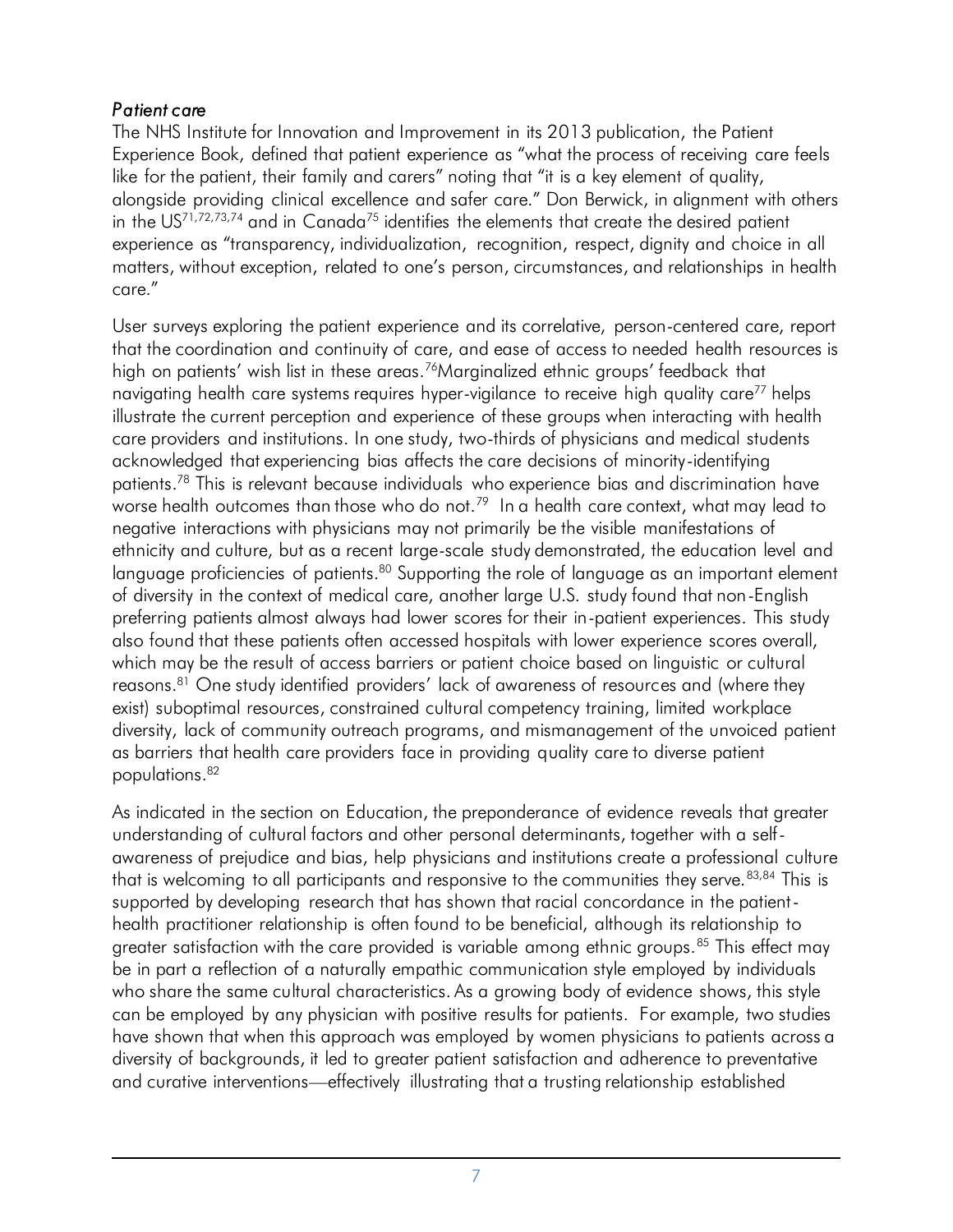through empathetic communication has positive benefits for patient care.<sup>86,87</sup> Because this field of study is still emerging there is a need to foster and sponsor research of this type, along with other diversity-related healthcare research. This would provide insight into best practices and training options for both new and existing physicians to reduce disparities and promote the best patient care possible.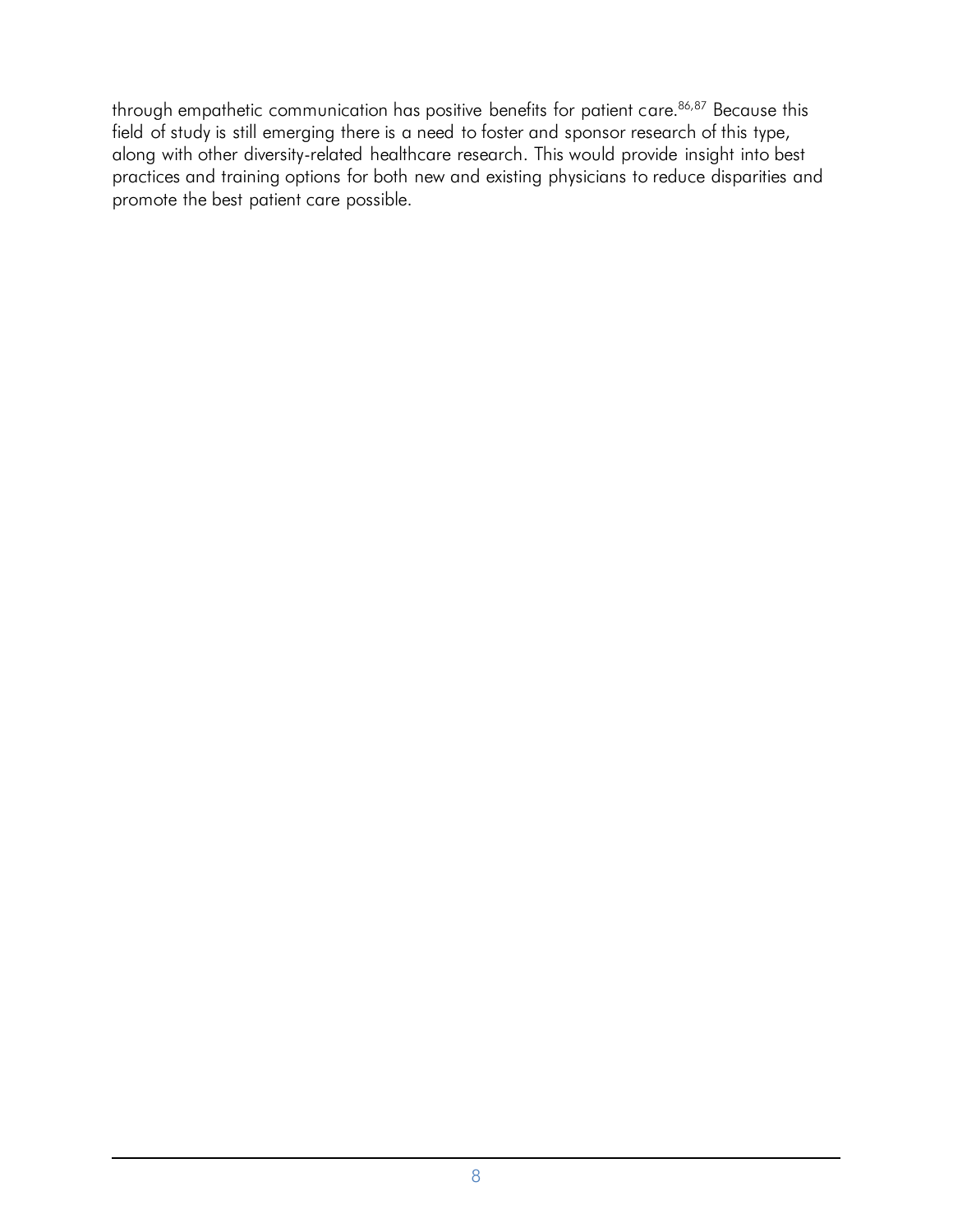# BUILDING MOMENTUM IN ATTAINING EQUITY AND DIVERSITY

 Greater equity and diversity in the medical workforce has positive implications for system adaptation and patient care, but there are many barriers that need to be addressed for the profession to move forward. Momentum in addressing equity and diversity in medicine appears, so far, to have been largely academic and research-oriented, though the landscape is changing quickly. For example, within the gender equity movement there is a growing number of initiatives, leadership courses, and outreach opportunities, especially in the past few years. These efforts are often aimed at creating discourse and support, though some are attempting to address specific ongoing disparities such as those found in funding or representation within academic leadership.<sup>88,89</sup> Institutional level policy changes addressing aspects of gender equity are also forthcoming, such as the implementation of interventions which provide resources for trainees and clearly advance expectations for faculty. $^{\circ\text{o}}$ 

 A growing number of guidelines, policies, and programs are aimed at addressing some of the disparities in overall diversity.<sup>3,[88](#page-16-14),[89](#page-16-15),91</sup> Further, movements to better establish equity and diversity within medical education and professionalism are accelerating.<sup>91,[92](#page-16-16),93</sup> These changes, impacting policy, organizational structure, and curriculum, provide for a foundation of support for equity. However, to effect meaningful change, system-wide changes are needed.<sup>3,94</sup> There are now calls for formal legislation or regulation to address systemic inequities and facilitation of organizational culture change at the institutional level, alongside professional development at the individual level.<sup>95</sup> Frameworks, legal or otherwise, to address inequity should not solely focus on assessing external outcomes, such as population served and associated outcomes. They should also look inward towards assessing existing organizational culture and providing the capability to translate such frameworks into the many contexts present in larger institutions and systems[.96](#page-16-16) 

 There are also calls for advancing curriculum development to teach proficiencies such as cultural competence and knowledge of specific inequity areas.<sup>83,[97,98,](#page-16-16)99</sup> There is impetus to provide exposure and longitudinal learning in these areas to reduce barriers for patients and sustain momentum. $^{99}$  $^{99}$  $^{99}$  A key emerging theme is that experiential programs create a better understanding for those requiring educational or professional development experience in cultural competence, while individuals from marginalized groups can be better included through long-term engagement efforts and individualized access to mentors and resources.<sup>[100,](#page-17-1)[101](#page-17-2)</sup>

 With this in mind, a definitive shift in both medical degree programs and residency programs is needed to move towards a more inclusive culture. The cultural competence needed by medical instructors in order to foster equity and diversity have been summarized as including aspects such as critical self-reflection of individual and cultural biases, communication in non-discriminatory ways, empathy for people from diverse backgrounds, awareness of intersectionality, knowledge of ethnic and social determinants of health, awareness to understand and communicate social or cultural contexts to students, and the ability to engage, motivate, and encourage participation by all students.<sup>83</sup>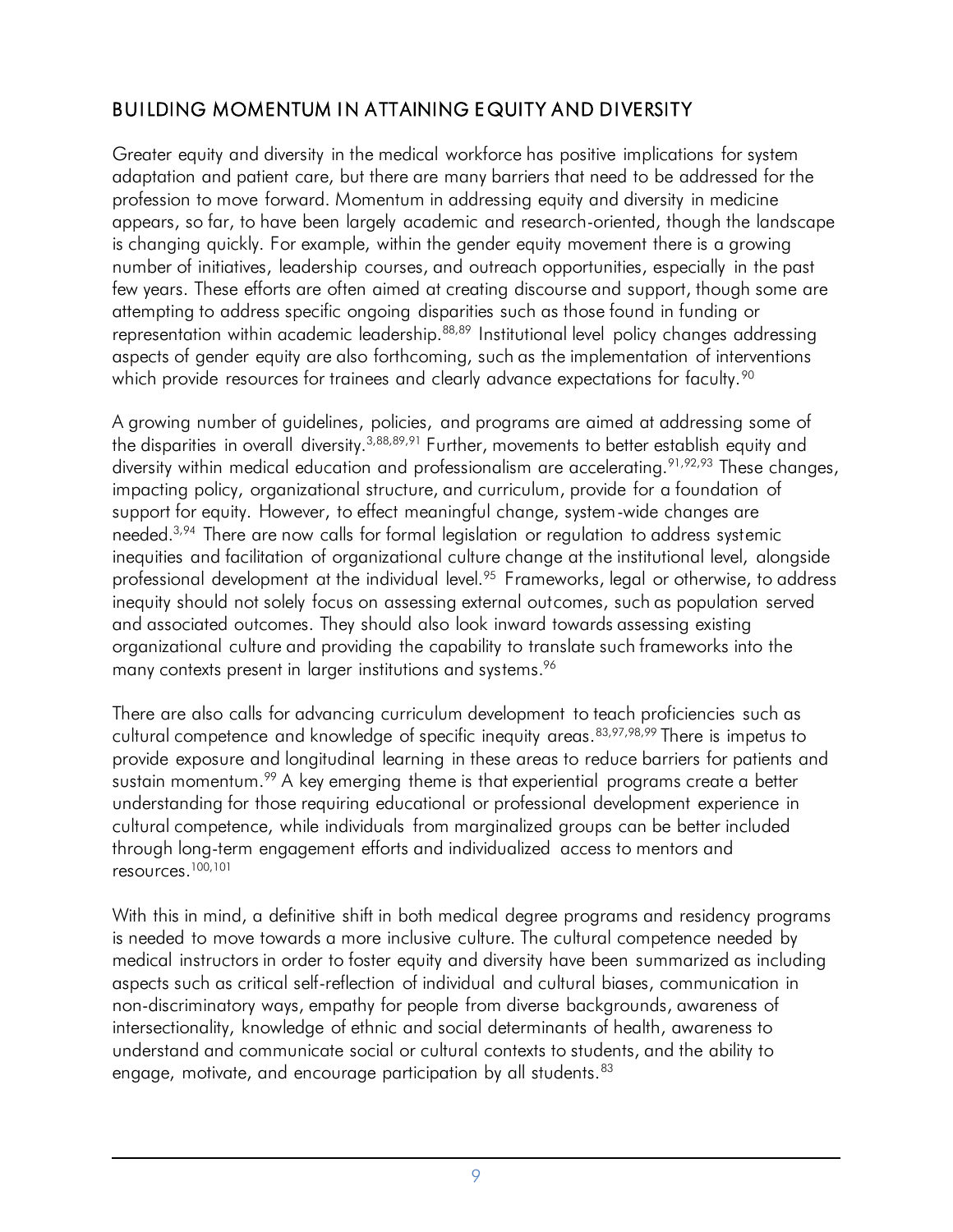The literature sets out a number of additional recommendations and paths forward. First and foremost among these recommendations, the need for high quality data is a necessity in gauging the baseline of any environment and the effectiveness of any intervention. This includes organizational and institutional equity-related data but also speaks to the need for further work creating and standardizing assessment tools.<sup>102,[103,](#page-17-4)104</sup> Administrative emphasis, process evaluation, and education are further areas to stress in the delivery of equity-related programs, frameworks, and policies.<sup>105</sup> Committed, strategic leadership is likely key to sustain this action in order to find and mitigate inequities and barriers within institutions.<sup>106</sup> It should be noted that assessing the impact of programs in this field is difficult due to the complex and multifaceted nature of equity within the culture of medicine; as such, it is important to acknowledge calls to adopt an integrated perspective on these many facets and to act on multiple system levels in a concerted fashion $94$  so as to transform momentum into tangible results.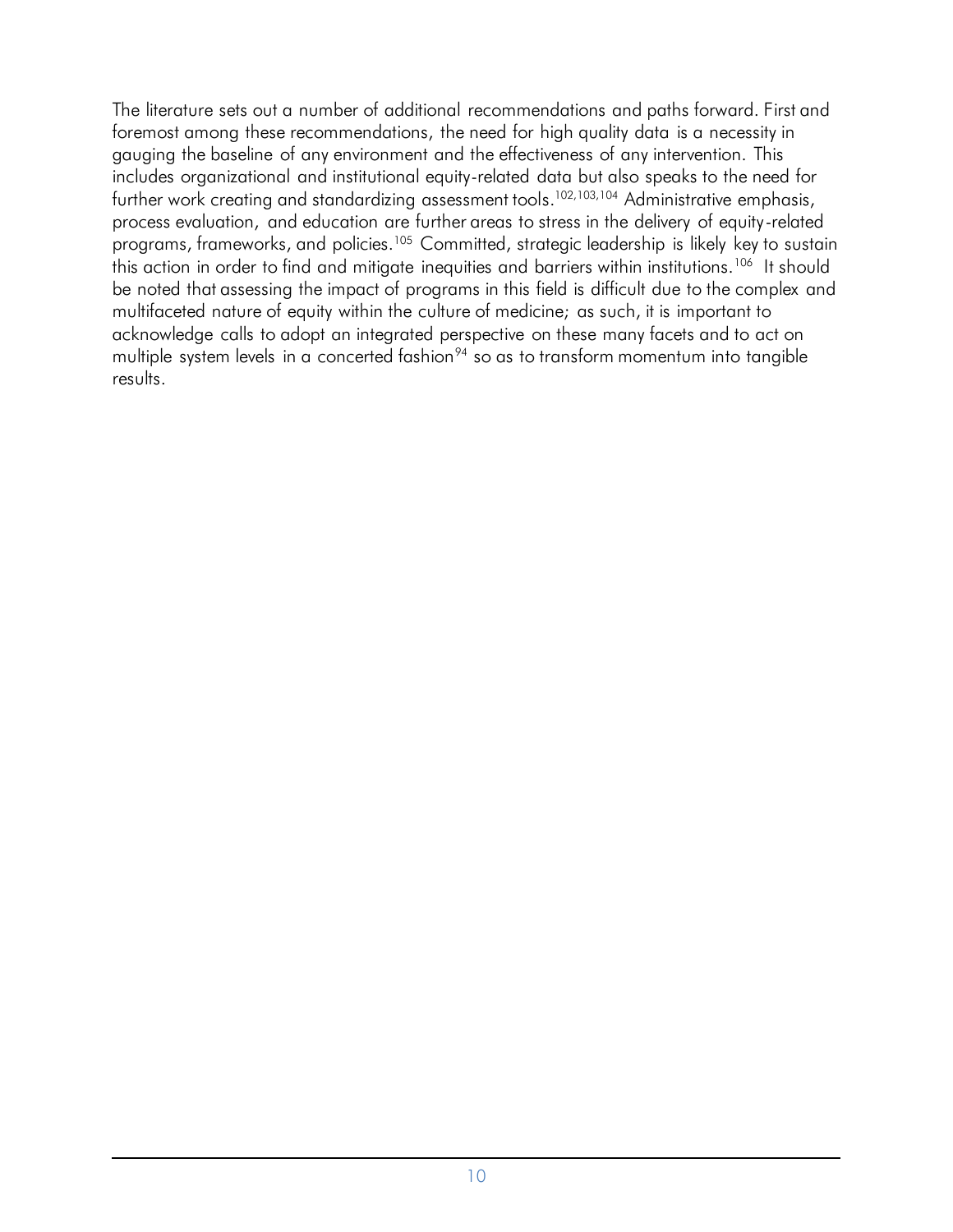# **GLOSSARY**

### Allyship

 Allyship recognizes that there is a role for those who are not members of disadvantaged groups to address the bias and discrimination those groups face. It involves recognizing that the benefits a person has derived from their own privilege can be unearned, and taking an active role in addressing imbalances that arise out of that privilege, including changing patterns of behaviour.<sup>107</sup> Behaviours related to allyship include being aware of one's own prejudice; adopting a listening posture that leaves space for others to speak and act; challenging discriminatory or biased behaviour and policies, practices and procedures; and supporting and empowering others and advocating for change.<sup>108</sup>

### *Cultural Awareness*

 *C*ultural awareness, from the standpoint of a health care provider, can be viewed as being sensitive to the ways in which community members' values and perceptions about health care differ from their own. [109](#page-17-10) Implicit bias is a related concept, wherein people act on the basis of internalised schemas of which they are unaware and thus can, and often do, engage in discriminatory behaviours without conscious intent<sup>2</sup> This tendency is often linked to cultural differences.

### *Cultural Competence*

presented by patients and communities.<sup>110</sup> Cultural competence and cultural humility are overlapping concepts. When cultural competency is understood to include not only understanding of cultural differences, but a commitment to behaviour, cultural competence expresses the same values as cultural humility.<sup>111</sup> Committing to cultural competence allows individuals and institutions to foster cultural safety. As put forward by the Association of American Medical Colleges, "cultural and linguistic competence is a set of congruent behaviors, knowledge, attitudes, and policies that come together in a system, organization, or among professionals that enables effective work in cross-cultural situations." 'Culture' refers to integrated patterns of human behavior that include the language, thoughts, actions, customs, beliefs, and institutions of racial, ethnic, social, or religious groups. 'Competence' implies having the capacity to function effectively as an individual or an organization within the context of the cultural beliefs, practices, and needs GLOSSARY<br>Allyship<br>Allyship reco<br>groups to ad<br>the benefits c<br>active role in<br>patterns of b<br>prejudice; ac<br>challenging a<br>supporting a<br>supporting a<br>Cultural Awa<br>Cultural awa<br>sensitive to tl<br>differences.<br>Cultural Con<br>As put forw

# *Cultural Humility*

 Cultural humility involves a commitment to a continuous process of recognizing and understanding cultural differences in interactions with others (such as patients and colleagues), recognizing intentional or unintentional biases they may have, and correcting them. Exercising cultural humility involves an attitude of lifelong learning about cultural differences and related power imbalances. It involves a physician's commitment to self-reflection and self-critique about cultural perceptions, including the biases they bring to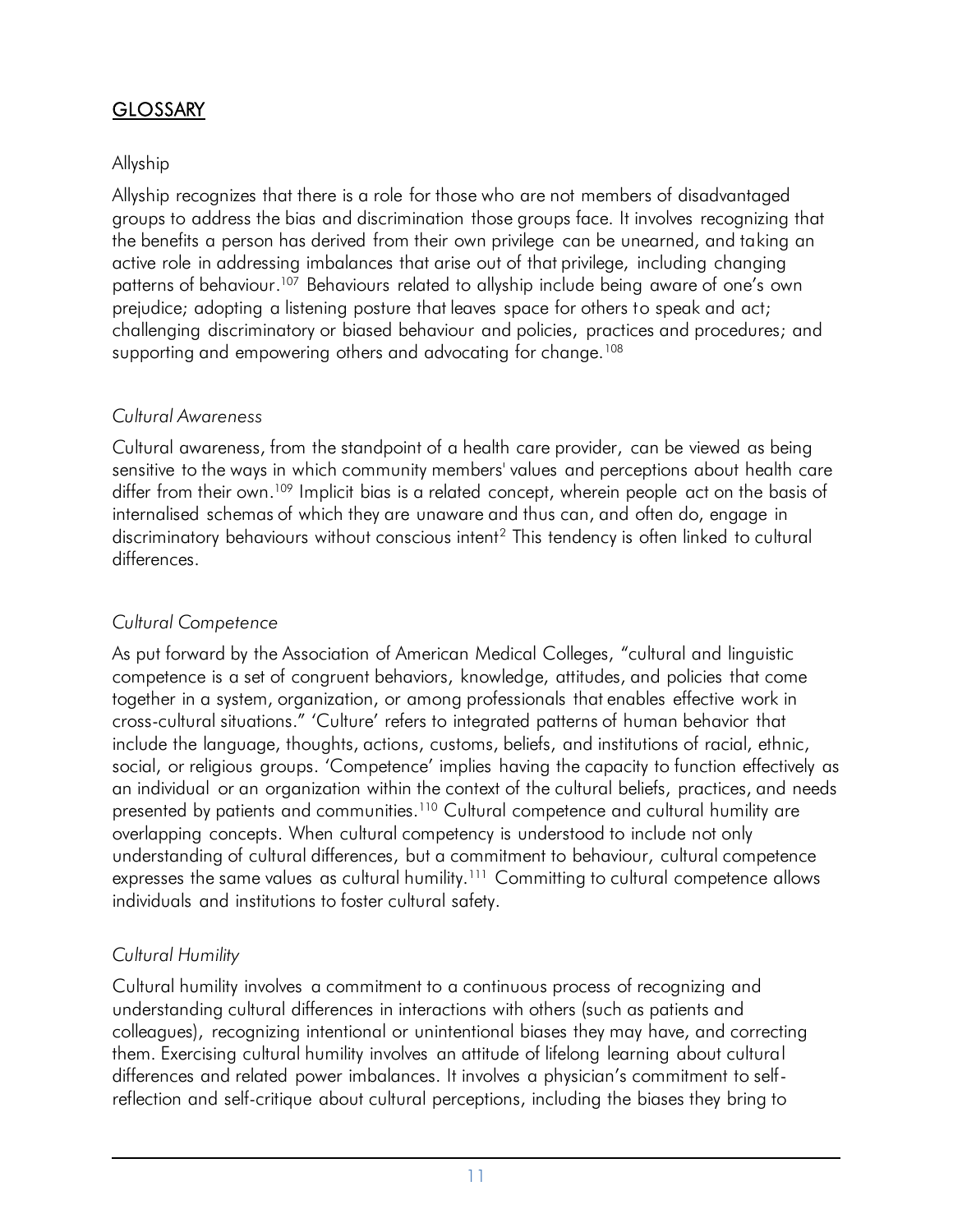interactions with others. Exercising cultural humility allows practitioners to develop partnerships with others that are free from discrimination and bias. As described above, cultural competency and cultural humility are overlapping concepts. However, some argue that cultural humility is a more precise term than cultural competence for this concept because it expresses the need not only for cultural knowledge, but for a commitment to a certain set of behaviours[.111](#page-17-12),[112](#page-17-13) In committing to cultural humility, individuals and institutions foster cultural safety.

### *Cultural Safety*

 Williams defines cultural safety as "the availability of an environment that is spiritually, socially and emotionally safe, as well as physically safe for people; where there is no assault challenge or denial of their identity, of who they are and what they need. It is about shared respect, shared meaning, shared knowledge and experience of learning together."<sup>113</sup> In the health care setting, incorporation of cultural safety requires the adoption of cultural humility or cultural competence to understand and address the limitations of the skills, knowledge, and attitudes of health providers in regard to their patients. In Canada, this includes a postcolonial understanding of the health disparities and inequities among First Nations, Inuit, and Métis through the examination of the effects of colonialism on the lives of Aboriginal shared meaning, shared knowledge and experture setting, incorporation of cultural safety requal competence to understand and address the tudes of health providers in regard to their patie onial understanding of the health interactions with others. Exercising cultural humility allows practitioners to develop<br>partnerships with others that are thee from discrimination and bias. As described a<br>partnerships with others that are the form discrimi peoples.114

### *Disability*

 According to the World Health Organization, disability is "an umbrella term for impairments, activity limitations, and participation restrictions. Disability refers to the negative aspects of the interaction between individuals with a health condition (such as cerebral palsy, Down syndrome, depression) and personal and environmental factors (such as negative attitudes, inaccessible transportation and public buildings, and limited social supports)."[115](#page-17-16) Effectively, disability is a complex phenomenon that is individually-defined and involves an interaction between a person's body or mind and features of the society in which they live.<sup>116</sup>

### *Diversity*

 Diversity refers to differences between people, especially in the larger societal and cultural context. As a simple definition, Section 15 of the Canadian Charter of Rights and Freedoms describes these differences as pertaining to race, national or ethnic origin, colour, religion, sex, age, or mental or physical disability.<sup>117</sup> However, diversity can be expanded to include other related aspects such as gender, sexuality (LGBTQ2+), socioeconomic status, urban or rural location or upbringing, and neurological differences not always included as disabilities (neurodiversity).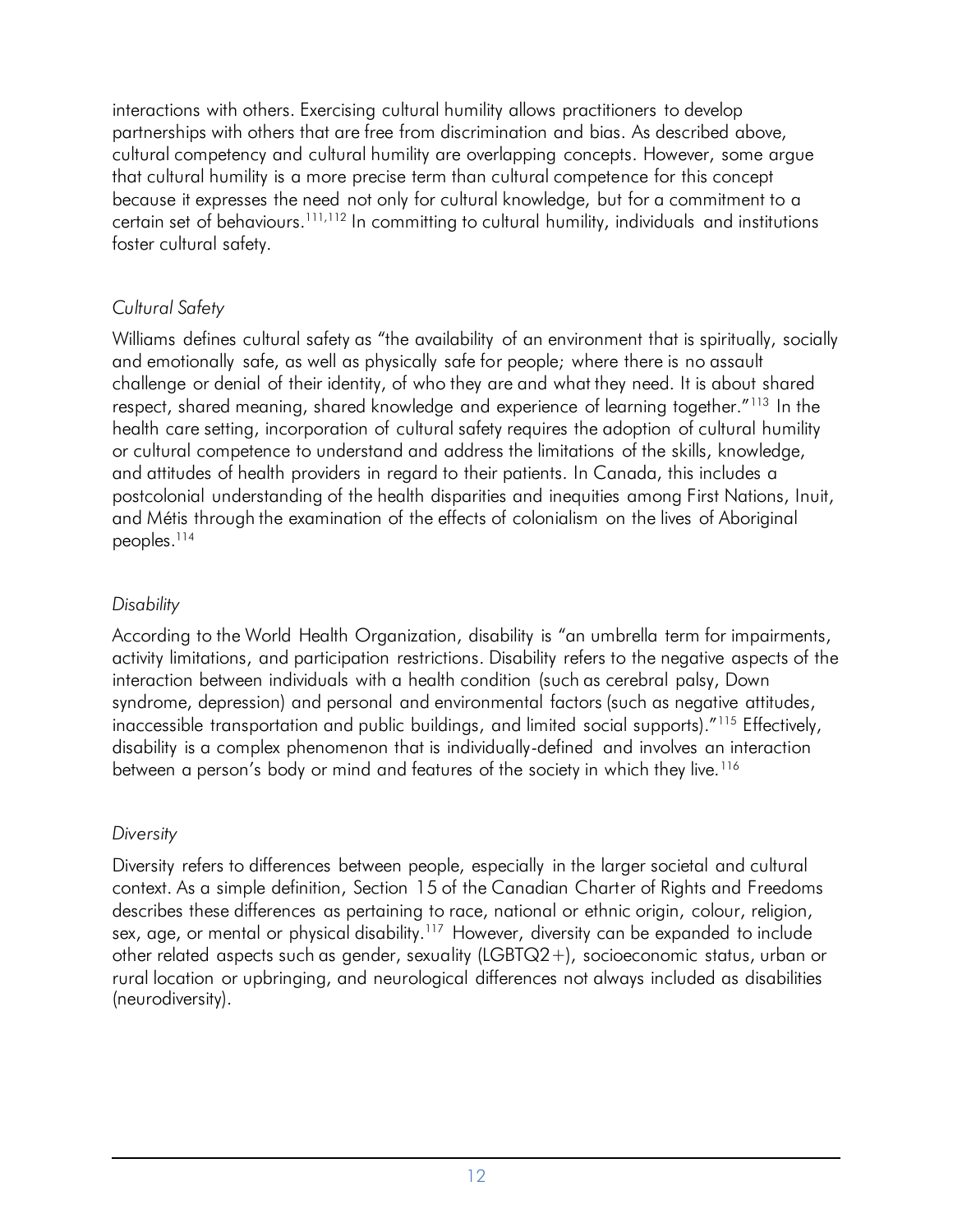### *Equity*

 Equity refers to the treatment of people in a way that recognizes and accommodates their differences and to the situation in which all members of society have similar chances to become socially active, politically influential, and economically productive. Equity is therefore the absence of avoidable or remediable differences among groups of people – whether those groups are defined socially, economically, demographically, or geographically – with respect to accessing those opportunities. $118$ 

#### *Intersectionality*

 Intersectionality describes the way in which the layering of discrimination based on multiple characteristics (such as culture, gender, sexuality, indigeneity, ability, socioeconomic status) has a compounding effect on the level of privilege individuals have and the discrimination and bias individuals can face. Recognizing intersectionalities allows individuals and institutions to account more precisely for the way in which individuals and groups are treated (both positively and negatively) by the overlapping elements of their identities and how that differential treatment can be addressed.

### *Marginalization*

 *In brief,* "marginalization is both a condition and a process that prevents individuals and groups from full participation in social, economic, and political life enjoyed by the wider society."<sup>119</sup> Therefore, marginalized persons or groups are those experiencing inequity.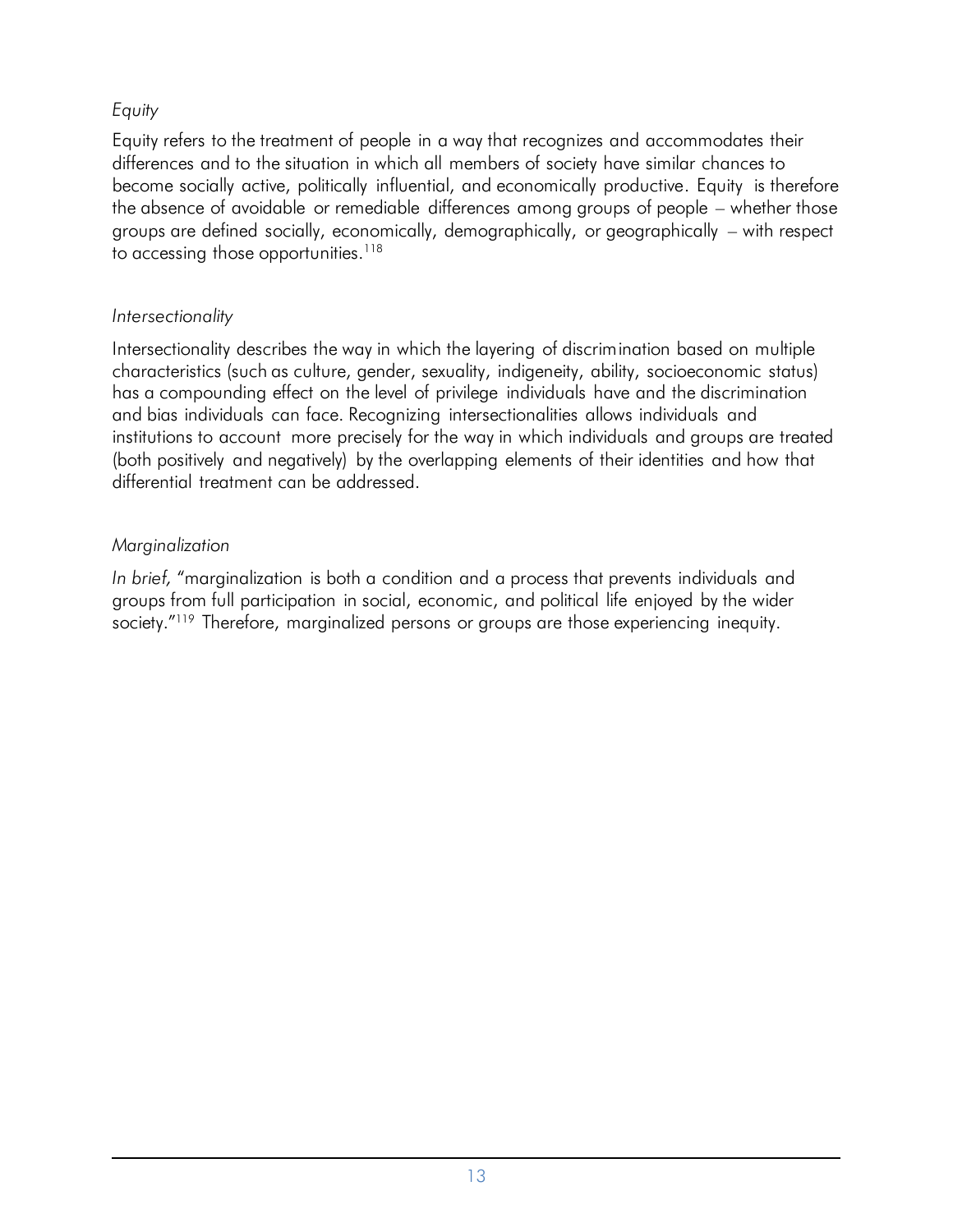<span id="page-13-6"></span> (accessed 2019 Oct 01). 7 Weeks WB, Wallace AE. Race and gender differences in general internists' annual incomes. *J Gen Int Med*. 2006;21(11):1167-71. Available[: https://www.ncbi.nlm.nih.gov/pmc/articles/PMC1831663/pdf/jgi0021-1167.pdf](https://www.ncbi.nlm.nih.gov/pmc/articles/PMC1831663/pdf/jgi0021-1167.pdf) 

<span id="page-13-7"></span>EducHealth25155-7243622\_200716.pdf (accessed 2019 Oct 01). <sup>8</sup> Keith L, Hollar D. A social and academic enrichment program promotes medical school matriculation and graduation for disadvantaged students. *Educ Health (Abingdon).* 2012;25(1):55-63. Available[: http://www.educationforhealth.net/temp/](http://www.educationforhealth.net/temp/EducHealth25155-7243622_200716.pdf) 

<span id="page-13-8"></span>/10.3402/meo.v19.24200?needAccess=true (accessed 2019 Oct 01). <u>EducHealth25155-7243622\_200716.pdf</u> (accessed 2019 Oct 01).<br><sup>9</sup> Bodenhamer S, Owen JR, Gunderson M, et al. USSTRIDE program is associated with competitive Black and Latino student applicants to medical school. *Med Educ Online.* 2014;19:24200. Available[: https://www.tandfonline.com/doi/pdf](https://www.tandfonline.com/doi/pdf/10.3402/meo.v19.24200?needAccess=true) 

<span id="page-13-9"></span>02-1576575.pdf (accessed 2019 Oct 01). <u>/10.3402/meo.v19.24200?needAccess=true</u> (accessed 2019 Oct 01).<br><sup>10</sup> Harrison LE. Using holistic review to form a diverse interview pool for selection to medical school. *Proc (Bayl Univ Med Cent).* 2019 Mar 28;32(2):218-221. Available: [https://www.ncbi.nlm.nih.gov/pmc/articles/PMC6541061/pdf/ubmc-32-](https://www.ncbi.nlm.nih.gov/pmc/‌articles/PMC6541061‌/pdf/ubmc-32-02-1576575.pdf)

<span id="page-13-10"></span><u>02-1576575.pdf</u> (accessed 2019 Oct 01).<br><sup>11</sup> Upshur CC, Wrighting DM, Bacigalupe G, et al. The Health Equity Scholars Program: Innovation in the Leaky Pipeline. *J Racial Ethn Health Disparities.* 2018 Apr;5(2):342-350. Available[: https://www.ncbi.nlm.nih.gov/pmc/articles](https://www.ncbi.nlm.nih.gov/pmc/articles/PMC5694706/pdf/nihms878274.pdf) 

<span id="page-13-11"></span><u>/PMC5694706/pdf/nihms878274.pdf</u> (accessed 2019 Oct 01).<br><sup>12</sup> Bailey JA, Willies-Jacobo LJ. Are disadvantaged and underrepresented minority applicants more likely to apply to the program in medical education-health equity? Acad Med. 2012 Nov;87(11):1535-9.

<span id="page-13-12"></span>program in medical education-health equity? *Acad Med.* 2012 Nov;87(11):1535-9.<br><sup>13</sup> Graber-Naidich A, Carter MW, Verter V. Restructuring the resident training system for improving the equity of access to primary care. Eur J Oper Res. 2017;258(3):1143-55.

<span id="page-13-13"></span>/articles/PMC6404714/pdf/wjem-20-351.pdf (accessed 2019 Oct 01). <sup>14</sup> Lu DW, Hartman ND, Druck J, et al. Why Residents Quit: National Rates of and Reasons for Attrition Among Emergency Medicine Physicians in Training. *West J Emerg Med.* 2019;20(2):351-6. Available[: https://www.ncbi.nlm.nih.gov/pmc](https://www.ncbi.nlm.nih.gov/pmc/articles/PMC6404714/pdf/wjem-20-351.pdf) 

<span id="page-13-14"></span><u>/articles/PMC6404714/pdf/wjem-20-351.pdf</u> (accessed 2019 Oct 01).<br><sup>15</sup> Parmeshwar N, Stuart ER, Reid CM, et al. Diversity in Plastic Surgery: Trends in Minority Representation among Applicants and Residents. Plast Reconstr Surg. 2019;143(3):940-9.

<span id="page-13-15"></span>Gender trends in Canadian post-MD training en.pdf (accessed 2019 Oct 01). and Residents. *Plast Reconstr Surg. 2019;143(3):940-9.*<br><sup>16</sup> Canadian Post-MD Education Registry (CAPER). *Fact sheet: Gender trends in Canadian postgraduate medical training*. Ottawa: CAPER; 2018 July 20, 2018. Available: <u>https://caper.ca/sites/default/files/pdf/fact-sheets/FactSheet\_</u>

<u>Gender trends\_in\_Canadian\_post-MD\_training\_en.pdf</u> (accessed 2019 Oct 01).<br><sup>17</sup> Sandler BJ, Tackett JJ, Longo WE, Yoo PS. Pregnancy and Parenthood among Surgery Residents: Results of the First

Nationwide Survey of General Surgery Residency Program Directors. J Am Coll Surg. 2016 Jun;222(6):1090-6. Nationwide Survey of General Surgery Residency Program Directors. J Am Coll Surg. 2016 Jun;222(6):1090-6.<br><sup>18</sup> Levine RB, Mechaber HF, Reddy ST, et al. "A good career choice for women": female medical students' mentoring experiences: a multi-institutional qualitative study. Acad Med. 2013 Apr;88(4):527-34.

experiences: a multi-institutional qualitative study. *A*cad Med. 2013 Apr;88(4):527-34.<br><sup>19</sup> Loue S, Wilson-Delfosse A, Limbach K. Identifying Gaps in the Cultural Competence/Sensitivity Components of an Undergraduate Medical School Curriculum: A Needs Assessment. J Immigr Minor Health. 2015 Oct;17(5):1412-9

/PMC6390600/pdf/12913 2019 Article 3959.pdf (accessed 2019 Oct 01). Undergraduate Medical School Curriculum: A Needs Assessment. JImmigr Minor Health. 2015 Oct;17(5):1412-9<br><sup>20</sup> Shepherd SM, Willis-Esqueda C, Newton D, et al. The challenge of cultural competence in the workplace: perspecti healthcare providers. *BMC Health Serv Res.* 2019 Feb 26;19(1):135. Available[: https://www.ncbi.nlm.nih.gov/pmc/articles](https://www.ncbi.nlm.nih.gov/‌pmc/articles/PMC6390600/pdf/12913_2019_Article_3959.pdf) 

<u>/PMC6390600/pdf/12913\_2019\_Article\_3959.pdf</u> (accessed 2019 Oct 01).<br><sup>21</sup> Berg K, McLane P, Eshkakogan N, et al. Perspectives on Indigenous cultural competency and safety in Canadian hospital emergency departments: A scoping review. Int Emerg Nurs. 2019 Mar;43:133-140. emergency departments: A scoping review. *Int* Emerg Nurs. 2019 Mar;43:133-140.<br><sup>22</sup> Kurtz DLM, Janke R, Vinek J, et al. Health Sciences cultural safety education in Australia, Canada, New Zealand, and the

United States: a literature review. Int J Med Educ. 2018 Oct 25;9:271-285. United States: a literature review. *Int J Med Educ*. 2018 Oct 25;9:271-285.<br><sup>23</sup> Hojjati A, Beavis ASW, Kassam A, et al. Educational content related to postcolonialism and indigenous health inequities

Apr;20(4):397-399. Available: <u>https://www.nature.com/articles/gim2017120.pdf</u> (accessed 2019 Oct 01). recommended for all rehabilitation students in Canada: a qualitative study. Disabil Rehabil. 2018 Dec;40(26):3206-316. recommended for all rehabilitation students in Canada: a qualitative study. *Disabil Rehabil. 2*018 Dec;40(26):3206-316.<br><sup>24</sup> Sabatello M. Precision medicine, health disparities, and ethics: The case for disability inclusi

<span id="page-13-0"></span><sup>010-</sup>x2011001-eng.pdf (accessed 2019 Oct 01).  $\overline{a}$  1 Statistics Canada. *Immigration and Ethnocultural Diversity in Canada*. Statistics Canada Catalogue no. 99-010- X2011001. Ottawa: Statistics Canada; 2011. Available[: https://www12.statcan.gc.ca/nhs-enm/2011/as-sa/99-010-x/99-](https://www12.statcan.gc.ca/nhs-enm/2011/as-sa/99-010-x/99-010-x2011001-eng.pdf)

<span id="page-13-1"></span> (accessed 2019 Oct 01). <mark>010-x2011001-eng.pdf</mark> (accessed 2019 Oct 01).<br><sup>2</sup> Pritlove C, Juando-Prats C, Ala-Leppilampi K, Parsons JA. The good, the bad, and the ugly of implicit bias. *Lancet*. 2019;393(10171):502-4. Available[: https://www.thelancet.com/action/showPdf?pii=S0140-6736%2818%2932267-0](https://www.thelancet.com/action/showPdf?pii=S0140-6736%2818%2932267-0) 

<span id="page-13-3"></span><span id="page-13-2"></span><sup>&</sup>lt;sup>3</sup> Attiah MA. The new diversity in medical education. N Engl J Med. 2014;371(16):1474-6.

<sup>&</sup>lt;sup>3</sup> Attiah MA. The new diversity in medical education. *N Engl J Med. 2*014;371(16):1474-6.<br><sup>4</sup> Marrast LM, Zallman L, Woolhandler S, et al. Minority physicians' role in the care of underserved patients: diversifying the physician workforce may be key in addressing health disparities. JAMA Intern Med. 2014;174(2):289-91.<br><sup>5</sup> Dworkin, R. M. Ta*king rights seriously*. Massachusetts: Harvard University Press. 1977.<br><sup>6</sup> Weeks WB, Wallace TA, W

<span id="page-13-4"></span>

<span id="page-13-5"></span> 2019 Oct 01). <sup>6</sup> Weeks WB, Wallace TA, Wallace AE. How do race and sex affect the eamings of primary care physicians? Health Aff *(Millwood).* 2009;28(2):557-66. Available[: https://www.healthaffairs.org/doi/pdf/10.1377/hlthaff.28.2.557](https://www.healthaffairs.org/doi/pdf/10.1377/hlthaff.28.2.557) (accessed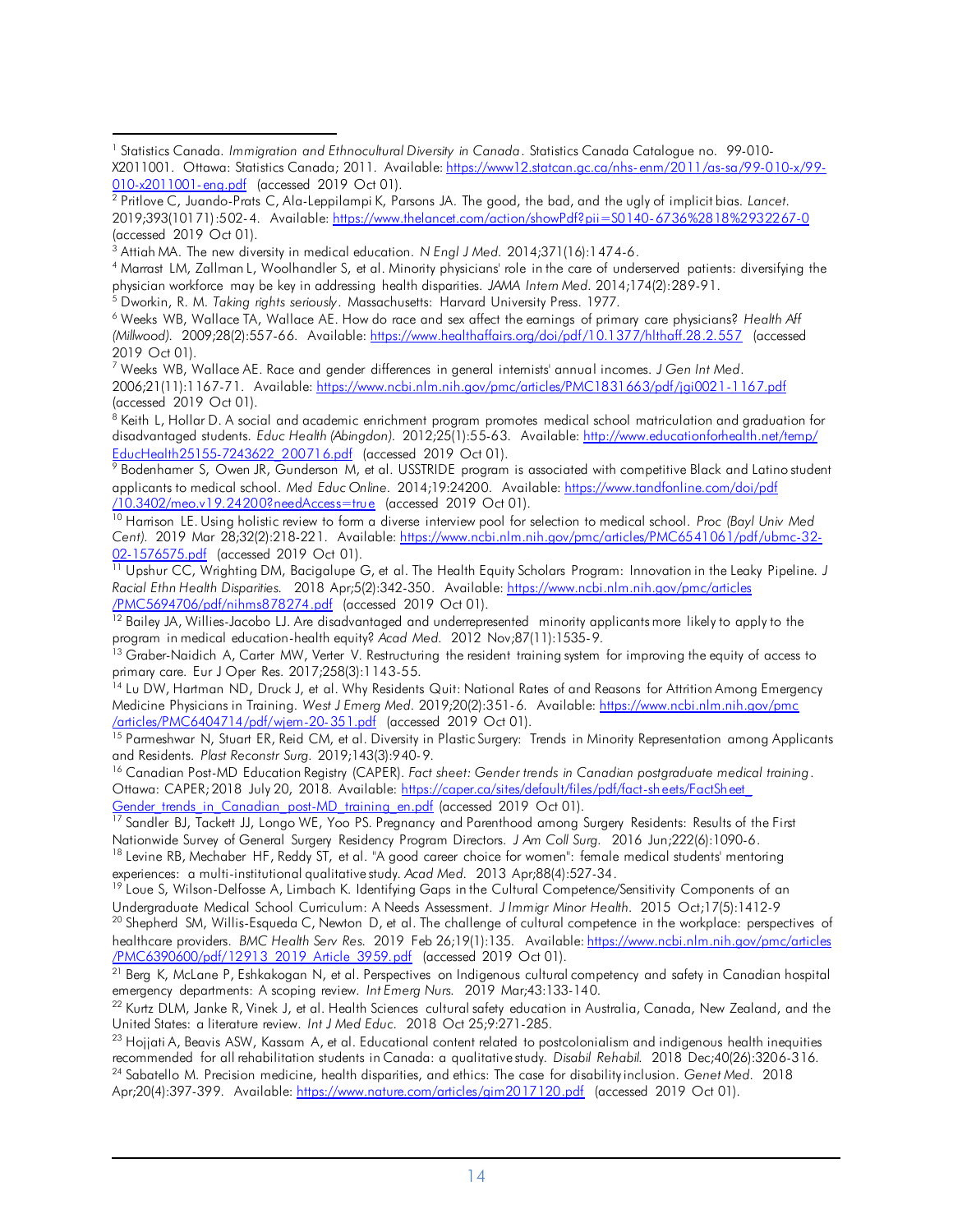<span id="page-14-0"></span> $\overline{a}$  (accessed 2019 Oct 01).  $^{25}$  Jacobs C, Seehaver A, Skiold-Hanlin S. A Longitudinal Underserved Community Curriculum for Family Medicine Residents. *Fam Med.* 2019 Jan;51(1):48-54. Available[: https://journals.stfm.org/media/1987/jacobs-2018-0327.pdf](https://journals.stfm.org/media/1987/jacobs-2018-0327.pdf) 

<span id="page-14-1"></span>/dc3a/d96b447b42dadd294997319f957231f19a17.pdf (accessed 2019 Oct 01).  $^{26}$  Sargeant S, Smith JD, Springer S. Enhancing cultural awareness education for undergraduate medical students: Initial findings from a unique cultural immersion activity. *AMJ.* 2016;9(7):224-30. Available[: https://pdfs.semanticscholar.org](https://pdfs.semanticscholar.org/dc3a/d96b447b42dadd294997319f957231f19a17.pdf) 

<span id="page-14-2"></span> 2019 Oct 19). <u>/dc3a/d96b447b42dadd294997319f957231f19a17.pdf</u> (accessed 2019 Oct 01).<br><sup>27</sup> Sellers SL, Moss ME, Calzone K, et al. Nurses' Use of Race in Clinical Decision Making. *J Nurs Scholarsh.* 2016 Nov;48(6):577-586. Available: <u>https://www.ncbi.nlm.nih.gov/pmc/articles/PMC5621045/pdf/nihms905977.pdf</u> (accessed

<span id="page-14-3"></span>https://joumals.sagepub.com/doi/pdf/10.1177/1363459314567788 (accessed 2019 Oct 01).  $^{28}$  Neiterman E, Bourgeault IL. The shield of professional status: Comparing internationally educated nurses' and international medical graduates' experiences of discrimination. *Health (London)*. 2015 Nov;19(6):615-34. Available:

<span id="page-14-4"></span>bissioumals.onlinelibrary.wiley.com/doi/epdf/10.1002/bjs.10926 (accessed 2019 Oct 01). <u>https://joumals.sagepub.com/doi/pdf/10.1177/1363459314567788</u> (accessed 2019 Oct 01).<br><sup>29</sup> Halim UA, Riding DM. Systematic review of the prevalence, impact and mitigating strategies for bullying, undermining behaviour and harassment in the surgical workplace. *Br J Surg*. 2018 Oct;105(11):1390-1397. Available[: https://](https://bjssjournals.onlinelibrary.wiley.com/doi/epdf/10.1002/bjs.10926) 

<span id="page-14-5"></span><u>bissjoumals.onlinelibrary.wiley.com/doi/epdf/10.1002/bis.10926</u> (accessed 2019 Oct 01).<br><sup>30</sup> Cook DJ, Griffith LE, Cohen M, et al. Discrimination and abuse experienced by general internists in Canada. *J Gen Intern* Med. 1995 Oct:10(10):565-72.

<span id="page-14-6"></span>*Med.* 1995 Oct;10(10):565-72.<br><sup>31</sup> Nora LM, McLaughlin MA, Fosson SE, et al. Gender discrimination and sexual harassment in medical education:

<span id="page-14-7"></span>perspectives gained by a 14-school study. *A*cad Med. 2002 Dec;77(12 Pt 1):1226-34.<br><sup>32</sup> Fnais N, Soobiah C, Chen MH, et al. Harassment and discrimination in medical training: a systematic review and metaanalysis. Acad Med. 2014 May;89(5):817-27.

<span id="page-14-9"></span><span id="page-14-8"></span><sup>33</sup> Brooks KC. A piece of my mind. A silent curriculum. JAMA. 2015;313(19): 1909-10.

 (accessed 2019 Oct 01). analysis. Acad Med. 2014 May;89(5):817-27.<br><sup>33</sup> Brooks KC. A piece of my mind. A silent curriculum. JAMA. 2015;313(19):1909-10.<br><sup>34</sup> Dingwall D (Producer). White coat, black art: #MeToo in medicine: Culture of silence abuse by their mentors. Ottawa: CBC Radio. 2018. Available: <u>https://www.cbc.ca/radio/whitecoat/metoo-in-medicine-</u> [1.4559561/metoo-in-medicine-culture-of-silence-keeps-med-students-from-reporting-abuse-by-their-mentors-1.4559570](https://www.cbc.ca/radio/whitecoat/metoo-in-medicine-1.4559561/metoo-in-medicine-culture-of-silence-keeps-med-students-from-reporting-abuse-by-their-mentors-1.4559570) 

<span id="page-14-10"></span><sup>35</sup> Wingard D, Trejo J, Gudea M, et al. Faculty Equity, Diversity, Culture and Climate Change in Academic Medicine: A Longitudinal Study. J Natl Med Assoc. 2019 Feb;111(1):46-53.

<span id="page-14-12"></span><span id="page-14-11"></span><sup>36</sup> Jones-Berry S. Government-backed expert panel set up to improve race equality. Nurs Manag. 2019;26(3):8-10. Longitudinal Study. J Natl Med Assoc. 2019 Feb;111(1):46-53.<br><sup>36</sup> Jones-Berry S. Government-backed expert panel set up to improve race equality. Nurs Manag. 2019;26(3):8-10.<br><sup>37</sup> Shakil S, Lockwood M, Grady D. Persistence Too. JAMA Intern Med. 2018;178(3):324-5.

<span id="page-14-13"></span>Too. *JAMA Intern Med.* 2018;178(3):324-5.<br><sup>38</sup> Jagsi R, Griffith KA, Jones R, et al. Sexual Harassment and Discrimination Experiences of Academic Medical Faculty.

<span id="page-14-14"></span> (accessed Oct 01 2019). *JAMA. 2016;315(19):2120-1.*<br><sup>39</sup> Mangurian C, Linos E, Sarkar U, et al. What's Holding Women in Medicine Back from Leadership. Boston: Harvard Business Review; 2018. Available: <u>https://hbr.org/2018/06/whats-holding-women-in-medicine-back-from-leadership</u>

<span id="page-14-15"></span> 40 Moberly T. Doctors from ethnic minority backgrounds earn less than white colleagues. *BMJ (Clinical research ed).*  2018;363:k5089.

<span id="page-14-16"></span><sup>41</sup> Appleby J. Ethnic pay gap among NHS doctors. BMJ (Clinical research ed). 2018;362:k3586.

https://www.medscape.com/slideshow/compensation-2017-overview-6008547 (accessed 2019 Oct 01). <sup>41</sup> Appleby J. Ethnic pay gap among NHS doctors. *BMJ (Clinical research ed).* 2018;362:k3586.<br><sup>42</sup> Grisham S. *Medscape Physician Compensation Report 2017.* New York: Medscape; 15 May 2017. Available:

<u>https://www.medscape.com/slideshow/compensation-2017-overview-6008547</u> (accessed 2019 Oct 01).<br><sup>43</sup> Butkus R, Serchen J, Moyer DV, et al. Achieving Gender Equity in Physician Compensation and Career Advancement: A Position Paper of the American College of Physicians, Ann Intern Med. 2018 May 15;168(10):721-723.

<sup>45</sup> Jena AB, Olenski AR, Blumenthal DM. Sex Differences in Physician Salary in US Public Medical Schools. JAMA Intern *Med.* 2016 Sep 1;176(9):1294-304. Available[: https://www.ncbi.nlm.nih.gov/pmc/articles/PMC5558151/pdf/](https://www.ncbi.nlm.nih.gov/‌pmc/articles/PMC5558151/‌pdf/nihms891252.pdf)  nihms891252.pdf(accessed 2019 Oct 01). Position Paper of the American College of Physicians. Ann Intern Med. 2018 May 15;168(10):721-723.<br><sup>44</sup> Essary AC, Coplan B. Ethics, equity, and economics: a primer on women in medicine. JAAPA. 2014 May;27(5):35-8.<br><sup>45</sup> J

2012;307(22):2410-7. Available: https://jamanetwork.com/journals/jama/fullarticle/1182859 (accessed 2019 Oct 01). [nihms891252.pdf\(a](https://www.ncbi.nlm.nih.gov/‌pmc/articles/PMC5558151/‌pdf/nihms891252.pdf)ccessed 2019 Oct 01). 46 Jagsi R, Griffith KA, Stewart A, et al. Gender differences in the salaries of physician researchers. *JAMA*. 2012;307(22):2410-7. Available: <u>https://jamanetwork.com/joumals/jama/fullarticle/1182859</u> (accessed 2019 Oct 01).<br><sup>47</sup> Willett LL, Halvorsen AJ, McDonald FS, et al. Gender differences in salary of intemal medicine residen  national survey*. Am J Med.* 2015 Jun;128(6):659-65. Available[: https://www.clinicalkey.com/service/content/pdf](https://www.clinicalkey.com/‌service‌/content‌‌/‌pdf‌/watermarked/1-s2.0-S0002934315001709.pdf?locale=en_US&searchIndex=) 

 $\sqrt{\frac{m \cdot \text{m} \cdot \text{m}}{m \cdot \text{m} \cdot \text{m}}}$  (accessed 2019 Oct 01). <u>/watermarked/1-s2.0-S0002934315001709.pdf?locale=en\_US&searchIndex=</u> (accessed 2019 Oct 01).<br><sup>48</sup> Kristoffersson E, Diderichsen S, Verdonk P, et al. To select or be selected - gendered experiences in clinical training aff

biomedcentral.com/track/pdf/10.1186/s12909-018-1361-5 (accessed 2019 Oct 01). medical students' specialty preferences. *BMC Med Educ.* 2018 Nov 19;18(1):268. Available[: https://bmcmededuc.](https://bmcmededuc.biomedcentral.com/track/pdf/10.1186/s12909-018-1361-5)  <u>biomedcentral.com/track/pdf/10.1186/s12909-018-1361-5</u> (accessed 2019 Oct 01).<br><sup>49</sup> Allin S, Baker M, Maripier I, Stabile M. Physician incentives and the rise in C-sections: Evidence from Canada. NBER

/papers/w21022.pdf (accessed 2019 Oct 01). working paper 21022. Cambridge: National Bureau of Economic Research; 2015. Available: <u>https://www.nber.ora</u>

<u>/papers/w21022.pdf</u> (accessed 2019 Oct 01).<br><sup>50</sup> Fruehauf T, Clements K. Toward gender parity in Canadian medicine: OMA online visualizations illustrate marked increase in practicing female physicians across Canada over five decades*. Ontario Medical Review*. 2018;85(4):15-20.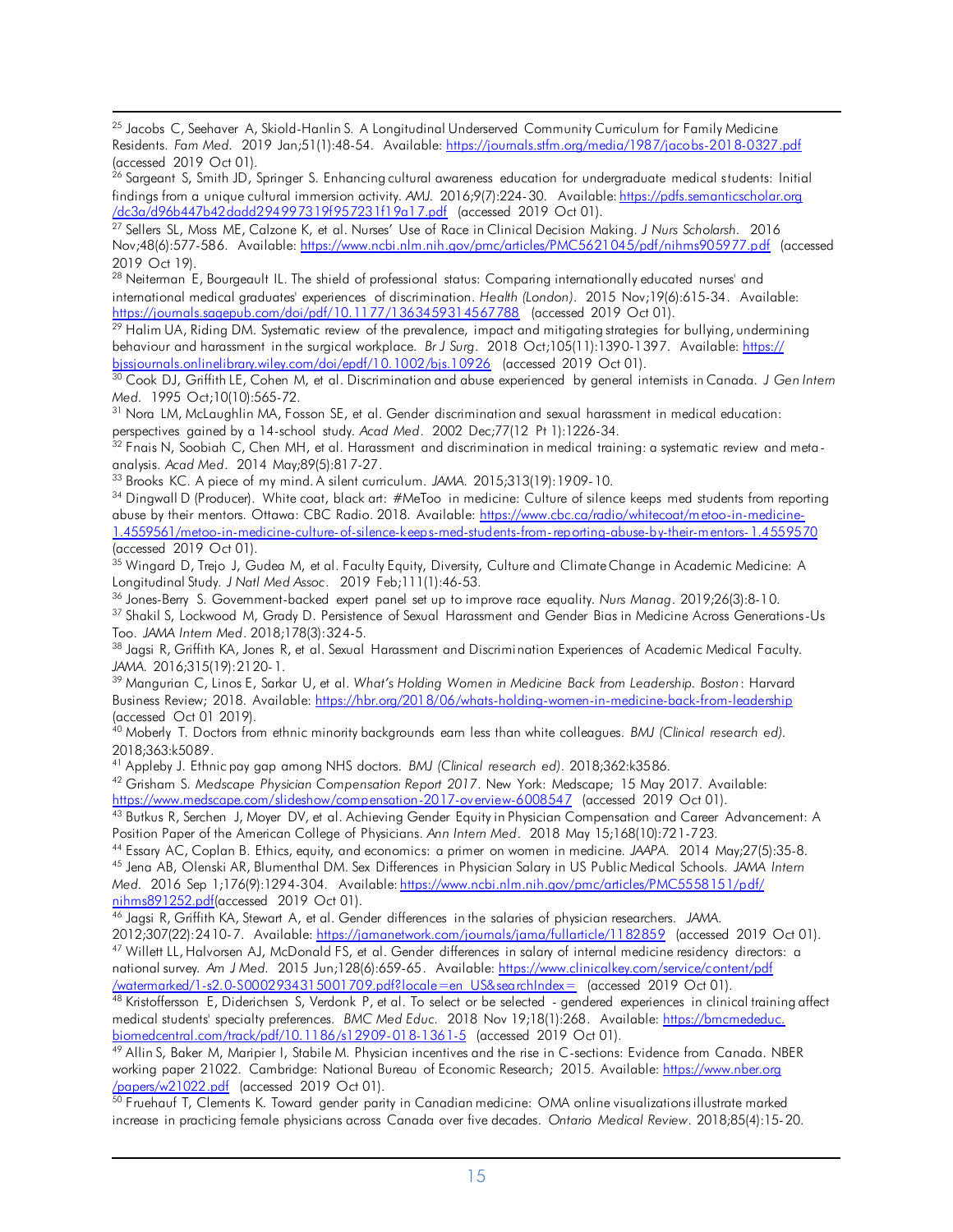<span id="page-15-0"></span> $\overline{a}$ 51 Troppmann KM, Palis BE, Goodnight JE, Jr., et al. Women surgeons in the new millennium. *Arch Surg*. 2009

<span id="page-15-1"></span>Jul;144(7):635-42.<br><sup>52</sup> Spurgeon P, Long P, Clark J, Daly F. Do we need medical leadership or medical engagement? *L*eadersh Health Serv (Bradf Engl). 2015 Jul 6;28(3):173-84 *(Bradf Engl). 2015 Jul 6;28(3):173-84*<br><sup>53</sup> Atkinson S, Spurgeon P, Clark J, et al. *Engaging Doctors: What Can* We Learn From Trusts With High Levels of Medical

<span id="page-15-2"></span>Engagement. Coventry, UK: NHS Institute for Innovation and Improvement; 2011.

<span id="page-15-3"></span>Engagement. Coventry, UK: NHS Institutefor Innovation and Improvement; 2011.<br><sup>54</sup> Fassiotto M, Li J, Maldonado Y, Kothary N. Female Surgeons as Counter Stereotype: The Impact of Gender Perceptions on Trainee Evaluations of Physician Faculty. J Surg Educ. 2018 Sep - Oct;75(5):1140-1148.

<span id="page-15-4"></span>on Trainee Evaluations of Physician Faculty. *J Surg Educ. 2*018 Sep - Oct;75(5):1140-1148.<br><sup>55</sup> Byerly SI. Female Physician Wellness: Are Expectations of Ourselves Extreme? *Int Anesthesiol Clin*. 2018 Summer;56(3):59-73.

<span id="page-15-5"></span> 56 Neumayer L, Kaiser S, Anderson K, et al. Perceptions of women medical students and their influence on career choice. *Am*  J Surg. 2002 Feb; 183(2): 146-50. *J Surg.* 2002 Feb;183(2):146-50.<br><sup>57</sup> Lorber M, Skela Savic B. Job satisfaction of nurses and identifying factors of job satisfaction in Slovenian Hospitals. *Croat* 

<span id="page-15-6"></span>2012 Jun;53(3):263-70. Available: http://www.cmj.hr/2012/53/3/22661140.htm (accessed Med J. 2012 Jun;53(3):263-70. Available: <u>http://www.cmj.hr/2012/53/3/22661140.htm</u> (accessed 2019 Oct 01).<br><sup>58</sup> Pospos S, Young IT, Downs N, et al. Web-Based Tools and Mobile ApplicationsTo Mitigate Bumout, Depression, an

<span id="page-15-7"></span>Available: https://www.ncbi.nlm.nih.gov/pmc/articles/PMC5796838/pdf/nihms929108.pdf (accessed Suicidality Among Healthcare Students and Professionals: a Systematic Review. *Acad Psychiatry.* 2018 Feb;42(1):109-

<span id="page-15-8"></span>0995-1 (accessed 2019 Oct 01). 120. Available: <u>https://www.ncbi.nlm.nih.gov/pmc/articles/PMC5796838/pdf/nihms929108.pdf</u> (accessed 2019 Oct 01).<br><sup>59</sup> Flores G, Mendoza FS, DeBaun MR, et al. Keys to academic success for under-represented minority young recommendations from the Research in Academic Pediatrics Initiative on Diversity (RAPID) National Advisory Committee. *Int J Equity Health.* 2019 Jun 18;18(1):93. Available[: https://equityhealthj.biomedcentral.com/track/pdf/10.1186/s12939-019-](https://equityhealthj.biomedcentral.com/track/pdf/10.1186/s12939-019-0995-1)

<span id="page-15-9"></span>www.cmaj.ca/content/cmaj/162/11/1575.full.pdf (accessed 2019 Oct 01). <u>0995-1</u> (accessed 2019 Oct 01).<br><sup>60</sup> Lent B, Phillips SP, Richardson B, Stewart D. Promoting parental leave for female and male physicians. Gender Issues Committee of the Council of Ontario Faculties of Medicine. *CMAJ*. 2000 May 30;162(11):1575-6. Available[: https://](https://www.cmaj.ca/content/cmaj/162/11/1575.full.pdf) 

<span id="page-15-10"></span>gov/pmc/articles/PMC4131769/pdf/nihms-619836.pdf (accessed 2019 Oct 01). <u>www.cmaj.ca/content/cmaj/162/11/1575.full.pdf</u> (accessed 2019 Oct 01).<br><sup>61</sup> Jolly S, Griffith KA, DeCastro R, et al. Gender differences in time spent on parenting and domestic responsibilities by high-achieving young physician-researchers. *Ann Intern Med*. 2014 Mar 4;160(5):344-53. Available: [https://www.ncbi.nlm.nih.](https://www.ncbi.nlm.nih.gov/pmc/articles/PMC4131769/pdf/nihms-619836.pdf) 

<span id="page-15-11"></span> 35. Available[: https://www.ncbi.nlm.nih.gov/pmc/articles/PMC2146981/pdf/canfamphys00080-0066.pdf](https://www.ncbi.nlm.nih.gov/pmc/‌articles/PMC2146981/‌pdf/‌canfamphys00080-0066.pdf) (accessed 2019 <u>gov/pmc/articles/PMC4131769/pdf/nihms-619836.pdf</u> (accessed 2019 Oct 01).<br><sup>62</sup> Woodward CA, Williams AP, Ferrier B, Cohen M. Time spent on professional activities and unwaged domestic work. Is it different for male and female primary care physicians who have children at home? *Can Fam Physician*. 1996 Oct;42:1928- Oct 01).

<span id="page-15-12"></span>?report=reader (accessed 2019 Oct 01). 63 Guille C, Frank E, Zhao Z, et al. Work-Family Conflict and the Sex Difference in Depression Among Training Physicians*. JAMA Intern Med*. 2017;177(12):1766-72. Available: [https://www.ncbi.nlm.nih.gov/pmc/articles/PMC5820732/](https://www.ncbi.nlm.nih.gov/pmc/articles/PMC5820732/?report=reader) 

<span id="page-15-13"></span> *Intern Med*. 2017;177(10):1524-5. Available:<https://www.ncbi.nlm.nih.gov/pmc/articles/PMC5820690/>(accessed 2019 <u>?report=reader</u> (accessed 2019 Oct 01).<br><sup>64</sup> Ly DP, Seabury SA, Jena AB. Hours Worked Among US Dual Physician Couples With Children, 2000 to 2015. *JAMA* Oct 01).

<span id="page-15-15"></span><span id="page-15-14"></span>nlm.nih.gov/pmc/articles/PMC5818808/ (accessed 2019 Oct 01). <sup>65</sup> Adesoye T, Mangurian C, Choo EK, et al. Perceived Discrimination Experienced by Physician Mothers and Desired Workplace Changes: A Cross-sectional Survey. *JAMA Intern Med*. 2017;177(7):1033-6. Available[: https://www.ncbi.](https://www.ncbi.nlm.nih.gov/pmc/articles/PMC5818808/) 

<mark>nlm.nih.gov/pmc/articles/PMC5818808/</mark> (accessed 2019 Oct 01).<br><sup>66</sup> Zhuge Y, Kaufman J, Simeone DM, et al. Is there still a glass ceiling for women in academic surgery? *Ann Sur*g. 2011 Apr;253(4):637-43.

Available: https://afmc.ca/sites/default/files/pdf/CMES/CMES2018-Complete\_EN.pdf (accessed <sup>68</sup> Association of Faculties of Medicine of Canada (AMFC). Canadian Medical Education Statistics 2018. Ottawa: AMFC; <sup>67</sup> Sambunjak D, Straus SE, Marusic A. Mentoring in academic medicine: a systematic review. JAMA. 2006;296(9):1103-15.<br><sup>68</sup> Association of Faculties of Medicine of Canada (AMFC). Ca*nadian Medical Education Statistics 201* 

https://www.ncbi.nlm.nih.gov/pmc/articles/PMC3592974/pdf/nihms443739.pdf (accessed 2019 Oct 01). 2019. Available: <u>https://afmc.ca/sites/default/files/pdf/CMES/CMES2018-Complete\_EN.pdf</u> (accessed 2019 Oct 01).<br><sup>69</sup> Jeffe DB, Yan Y, Andriole DA. Do research activities during college, medical school, and residency media disparities in full-timefaculty appointments at U.S. Medical schools? *Acad Med*. 2012 Nov;87(11):1582-93. Available:

https://www.ncbi.nlm.nih.gov/pmc/articles/PMC2568530/pdf/jnma00179-0106.pdf (accessed 2019 Oct 01). <u>https://www.ncbi.nlm.nih.gov/pmc/articles/PMC3592974/pdf/nihms443739.pdf</u> (accessed 2019 Oct 01).<br><sup>70</sup> Boylan M. Grant, RE. Diversity and professional excellence. *J* Natl Med Assoc. 2004 Oct; 96(10): 1354–1362. Available

Available: https://www.healthaffairs.org/doi/pdf/10.1377/hlthaff.28.4.w555 (accessed <u>https://www.ncbi.nlm.nih.gov/pmc/articles/PMC2568530/pdf/jnma00179-0106.pdf</u> (accessed 2019 Oct 01).<br><sup>71</sup> Berwick DM. What 'patient-centered' should mean: confessions of an extremist. HealthAff (Millwood). 2009;28(4): w55 565. Available: <u>https://www.healthaffairs.org/doi/pdf/10.1377/hlthaff.28.4.w555</u> (accessed 2019 Oct 01).<br><sup>72</sup> Committee on Quality of Health Care in America, Institute of Medicine. *Crossing the Quality Chasm: A* New Heal

*System for the 21st Century*. Washington: National Academies Press; 2001.<br><sup>73</sup> Balik B. Century 1. 7.

[.pdf](http://app.ihi.org/Events/Attachments/Event-2346/Document-2437/IHI_‌Patient_Family_‌Experience_‌of_‌Hospital_Care_Whi.pdf) (accessed 2019 Oct 01). System for the 21st Century. Washington: National Academies Press; 2001.<br><sup>73</sup> Balik B, Conway J, Zipperer L, Watson J. *Achieving an Exceptional Patient* and Family *Experience of Inpatient Hospital Care*. IHI Innovation Series white paper. Cambridge, Massachusetts: Institute for Healthcare Improvement; 2011. Available: [http://app.ihi.org/Events/Attachments/Event-2346/Document-2437/IHI\\_Patient\\_Family\\_Experience\\_of\\_Hospital\\_Care\\_Whi](http://app.ihi.org/Events/Attachments/Event-2346/Document-2437/IHI_‌Patient_Family_‌Experience_‌of_‌Hospital_Care_Whi.pdf)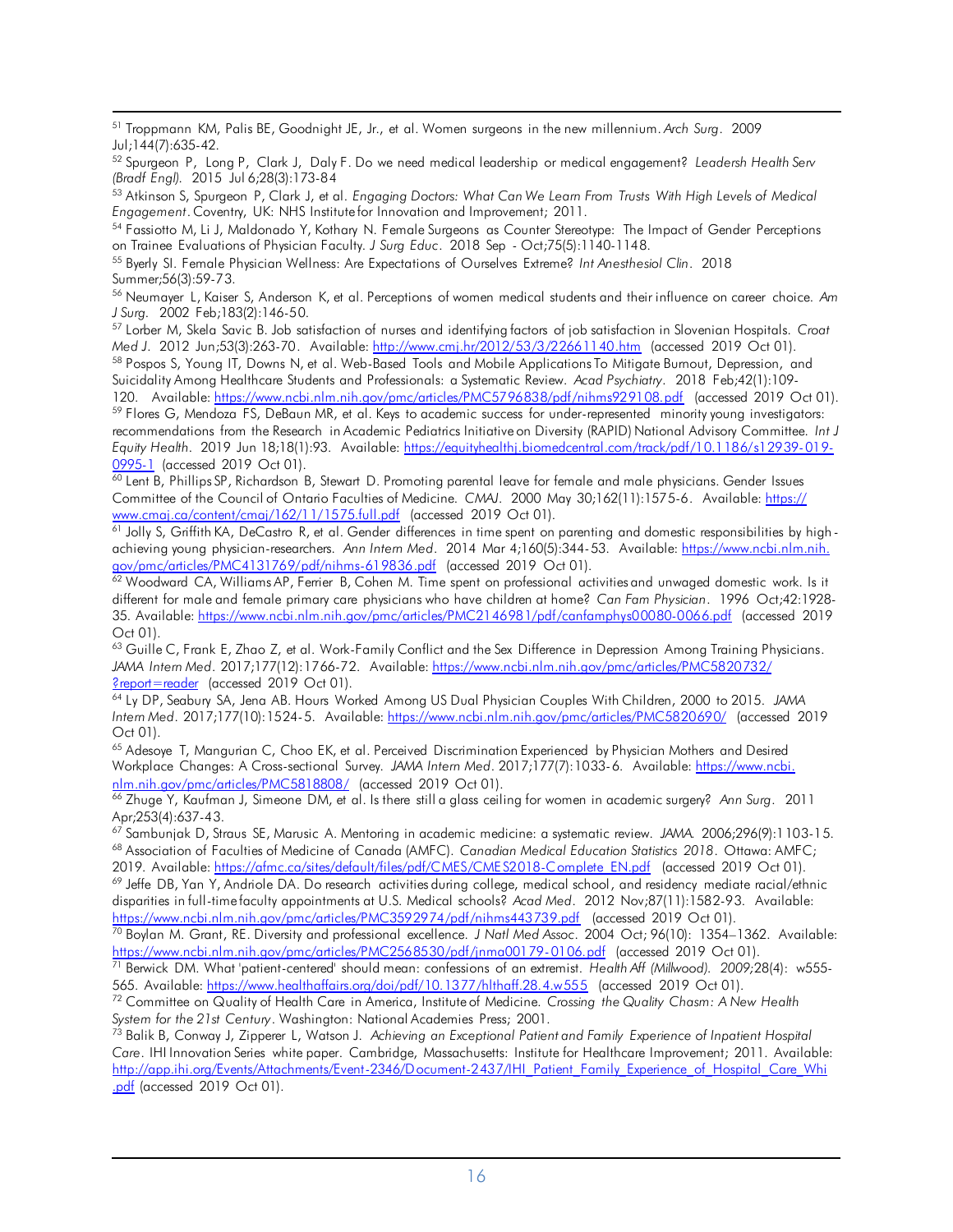<span id="page-16-0"></span> $\overline{a}$ 20care%20improvement%20guide.pdf (accessed 2019 Oct 01). 74 Frampton S, Guastello S, Brady C, et al. *Patient-Centered Care Improvement Guide*. Derby, Connecticut: Planetree; October 2008. Available: [http://www.hqontario.ca/Portals/0/modals/qi/en/processmap\\_pdfs/tools/patient-centered%](http://www.hqontario.ca/Portals/0/modals/qi/en/processmap_pdfs/tools/patient-centered%20care%20improvement%20guide.pdf) 

<span id="page-16-1"></span> [20care%20improvement%20guide.pdf](http://www.hqontario.ca/Portals/0/modals/qi/en/processmap_pdfs/tools/patient-centered%20care%20improvement%20guide.pdf) (accessed 2019 Oct 01). 75Canadian Patient Safety Institute (CPSI). *The Patient Safety Education Program – Canada: Module 13: Patient Safety & Mental Health.* Edmonton*: CSPI; 2013.* 

<span id="page-16-2"></span> 76 Canadian Patient Safety Institute(CPSI). *The Patient Safety Education Program* – *Canada: Module 7a: Patients as Partners: Engaging Patients and Families*. Edmonton: *CSPI; 2016.* 

<span id="page-16-3"></span>PMC6786269/pdf/nihms-1052247.pdf (accessed 2019 Oct 01). <sup>77</sup> McCleskey SG, Cain CL. Improving End-of-Life Care for Diverse Populations: Communication, Competency, and System  Supports. *Am J Hosp Palliat Care*. 2019 Jun;36(6):453-459. Available[: https://www.ncbi.nlm.nih.gov/pmc/articles/](https://www.ncbi.nlm.nih.gov/pmc/articles/PMC6786269/pdf/nihms-1052247.pdf) 

<span id="page-16-4"></span> 2019 Oct 01). <u>PMC6786269/pdf/nihms-1052247.pdf</u> (accessed 2019 Oct 01).<br><sup>78</sup> Crocker J, Massie FS, Jr., Estrada CA. Engagement in an online cultural competency training. *South Med J. 2*018 Apr;111(4):199-202. Available: <u>https://www.ncbi.nlm.nih.gov/pmc/articles/PMC5935128/pdf/nihms937136.pdf</u> (accessed

<span id="page-16-5"></span> $^{79}$  Earnshaw VA, Rosenthal L, Gilstad-Hayden K, et al. Intersectional experiences of discrimination in a low-resource urban community: An exploratory latent class analysis. J Comm Appl Soc Psychol.2018;28(2):80- 93.

<span id="page-16-6"></span>community: An exploratory latent class analysis. *J* Com*m Appl Soc Psychol.2018;*28(2):80– 93.<br><sup>80</sup> Aelbrecht K, Hanssens L, Detollenaere J, et al. Determinants of physician–patient communication: The role of language, education and ethnicity. Patient Educ Couns. 2019 Apr;102(4):776-781.

<span id="page-16-7"></span>/epdf/10.1111/1475-6773.13105 (accessed 2019 Oct 01). education and ethnicity. Patient Educ Couns. 2019 Apr;102(4):776-781.<br><sup>81</sup> Quigley DD, Elliott MN, Hambarsoomian K, et al. Inpatient care experiences differ by preferred language within  racial/ethnic groups. *Health Serv Res.* 2019 Feb;54 Suppl 1:263-274. Available[: https://onlinelibrary.wiley.com/doi](https://onlinelibrary.wiley.com/doi‌/epdf/10.1111/1475-6773.13105) 

<span id="page-16-8"></span><u>/epdf/10.1111/1475-6773.13105</u> (accessed 2019 Oct 01).<br><sup>82</sup> Ogbolu Y, Scrandis DA, Fitzpatrick G. Barriers and facilitators of care for diverse patients: Nurse leader perspectives and nurse manager implications. J Nurs Manag. 2018 Jan;26(1):3-10.

<span id="page-16-9"></span>nurse manager implications. *J* Nurs Manag. 2018 Jan;26(1):3-10.<br><sup>83</sup> Hordijk R, Hendrickx K, Lanting K, et al. Defining a framework for medical teachers' competencies to teach ethnic and cultural diversity: Results of a European Delphi study. Med Teach. 2019 Jan;41(1):68-74.

<span id="page-16-10"></span>cultural diversity: Results of a European Delphi study. *Med Teach. 2*019 Jan;41(1):68-74.<br><sup>84</sup> Schnierle J, Christian-Brathwaite N, Louisias M. Implicit Bias: What Every Pediatrician Should Know About the Effect of Bias on Health and Future Directions. Curr Probl Pediatr Adolesc Health Care. 2019 Feb;49(2):34-44.

<span id="page-16-11"></span>on Health and Future Directions. Curr Probl Pediatr Adolesc Health Care. 2019 Feb;49(2):34-44.<br><sup>85</sup> Oguz T. Is Patient-Provider Racial Concordance Associated with Hispanics' Satisfaction with Health Care? *Int J Environ Re Public Health.* 2018 Dec 24;16(1). pii: E31. Available[: https://www.ncbi.nlm.nih.gov/pmc/articles/PMC6338960/pdf/](https://www.ncbi.nlm.nih.gov/pmc/articles/‌PMC6338960/pdf/ijerph-16-00031.pdf) 

<span id="page-16-12"></span>(accessed 2019 Oct 01). <u>ijerph-16-00031.pdf</u> (accessed 2019 Oct 01).<br><sup>86</sup> Foumier A-PCM-A. Féminisation de la profession médicale et transformation de la pratique au Québec. Montreal: Groupe de recherche interdisciplinaire en santé; 2007. Available: <u>http://www.irspum.umontreal.ca/rapportpdf/R07-02.pdf</u> (accessed 2019 Oct 01).<br><sup>87</sup> Bylund CL, Makoul G. Empathic communication and gender in the physician-patient encounter. *Patient Educ Couns*.

<span id="page-16-13"></span>2002;48(3):207-16.

<span id="page-16-14"></span>Available: https://www.ncbi.nlm.nih.gov/pmc/articles/PMC4213297/pdf/nihms597893.pdf (accessed 2019 Oct 01). <sup>88</sup> Bauman MD, Howell LP, Villablanca AC. The Women in Medicine and Health Science program: an innovative initiative*t*o support female faculty at the University of California Davis School of Medicine. *Acad Med.* 2014 Nov;89(11):1462-6. Available: <u>https://www.ncbi.nlm.nih.gov/pmc/articles/PMC4213297/pdf/nihms597893.pdf</u> (accessed 2019 Oct 01).<br><sup>89</sup> Caffrey L, Wyatt D, Fudge N, et al. Gender equity programmes in academic medicine: a realist evaluation app

<span id="page-16-16"></span><span id="page-16-15"></span>Athena SWAN processes. BMJ Open. 2016;6(9):e012090. Available: <u>https://bmjopen.bmj.com/content/bmjopen</u>

<u>/6/9/e012090.full.pdf</u> (accessed 2019 Oct 01).<br><sup>90</sup> Gordon AJ, Sebok-Syer SS, Dohn AM, et al. The Birth of a Retum to work Policy for New Resident Parents in Emergency Medicine. Academic Emergency Medicine. 2019;26(3):317-26.

<sup>91</sup> Livingston EH, Ginsburg S, Levinson W. Introducing JAMA Professionalism. JAMA. 2016;316(7):720-1.

S0363018818300653.pdf?locale=en\_US&searchIndex= (accessed\_2019\_Oct 01). Medicine. Academic Emergency Medicine. 2019;26(3):317-26.<br><sup>91</sup> Livingston EH, Ginsburg S, Levinson W. Introducing JAMA Professionalism. *JAMA.* 2016;316(7):720-1.<br><sup>92</sup> Americo L, Ramjit A, Wu M, et al. Health Care Disparit *Radiol*. 2019 Mar - Apr;48(2):108-110. Available[: https://www.clinicalkey.com/service/content/pdf/watermarked/1-s2.0-](https://www.clinicalkey.com/service/content/pdf/watermarked/1-s2.0-S0363018818300653.pdf?locale=en_US&searchIndex=)

journals.plos.org/plosone/article/file?id=10.1371/journal.pone.0204104&type=printable (accessed 2019 Oct 01). <u>S0363018818300653.pdf?locale=en\_US&searchIndex=</u> (accessed 2019 Oct 01).<br><sup>93</sup> Greene MZ, France K, Kreider EF, et al. Comparing medical, dental, and nursing students' preparedness to address lesbian, gay, bisexual, transgender, and queer health*. PLoS One.* 2018 Sep 20;13(9):e0204104. Available[: https://](https://journals.plos.org/plosone/article/file?id=10.1371/‌journal.pone.‌0204104&type=‌printable)  <u>ioumals.plos.org/plosone/article/file?id=10.1371/joumal.pone.0204104&type=printable</u> (accessed 2019 Oct 01).<br><sup>94</sup> Westring A, McDonald JM, Carr P, Grisso JA. An Integrated Framework for Gender Equity in Academic Medicine.

Med. 2016 Aug; 91(8): 1041-4. *Med. 2016 Aug;91(8):1041-4.*<br><sup>95</sup> Coe IR, Wiley R, Bekker L-G. Organisational best practices towards gender equality in science and medicine. *Lancet*.

2019;393 North American Edition(10171):587-93. 2019;393 North American Edition(10171):587-93.<br><sup>96</sup> Spitzer-Shohat S, Chin MH. The "Waze" of Inequity Reduction Frameworks for Organizations: a Scoping Review. *J* Ge*n* 

Intern Med. 2019 Apr;34(4):604-617.

*Intern Med. 2*019 Apr;34(4):604-617.<br><sup>97</sup> McCann E, Brown M. The inclusion of LGBT plus health issues within undergraduate healthcare education and professional training programmes: A systematic review. Nurse Educ Today. 2018 May;64:204-214.

 [10.1186/s12913-018-3001-5](https://bmchealthservres.biomedcentral.com/track/pdf/10.1186/s12913-018-3001-5) (accessed 2019 Oct 01). professional training programmes: A systematic review. *Nurse Educ Today.* 2018 May;64:204-214.<br><sup>98</sup> Jongen C, McCalman J, Bainbridge R. Health workforce cultural competency interventions: A systematic scoping review.  *BMC Health Serv Res*. 2018 Apr 2;18(1):232. Available[: https://bmchealthservres.biomedcentral.com/track/pdf/](https://bmchealthservres.biomedcentral.com/track/pdf/10.1186/s12913-018-3001-5)